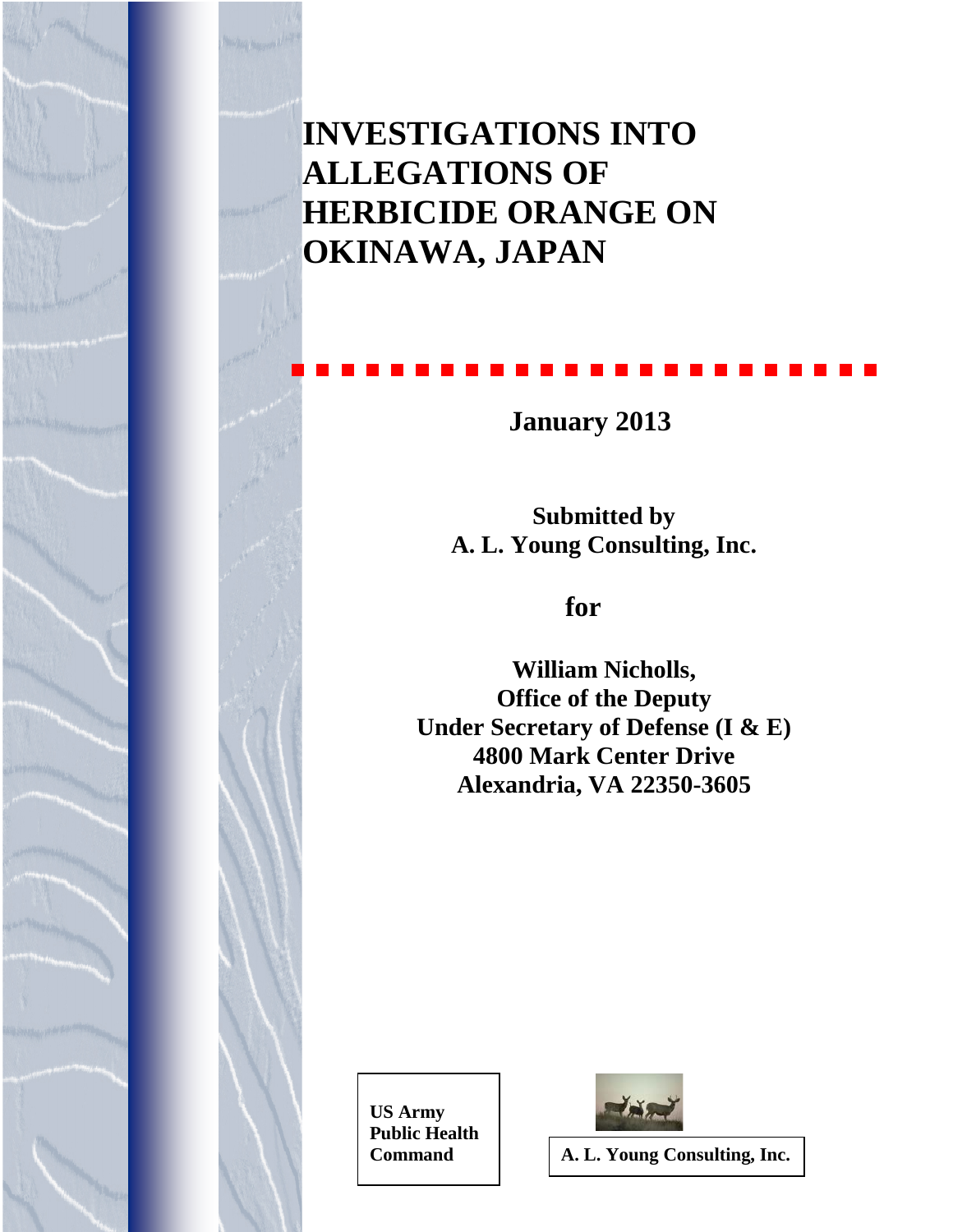

William Nicholls Deputy Director Environmental Safety & Occupational Health (International Environmental Programs Office of the Deputy Under Secretary of Defense (I&E) 4800 Mark Center Drive Alexandria, VA 22350-3605

Dear Mr. Nicholls,

Please find enclosed the report: **Investigations into the Allegations of Herbicide Orange on Okinawa**. This project was initiated on 21 May 2012 through appointments with Oak Ridge Institute for Science and Education, Oak Ridge Associated Universities with the funding provided by United States Army Public Health Command.

Documentation for the preparation of this report required an extensive search for historical records in the various United States National Archives, the historical collection on Agent Orange at the National Agricultural Library, Military Service Archives, and the Armed Forces Pest Management Board's Literature Retrieval System. In addition, searches of records were conducted by The Naval History and Heritage Command, The United States Army Public Health Command, and the records maintained by the military units of the United States Forces Japan.

Seven allegations by former US military stationed in Okinawa implicated Herbicide Orange as being transported to Okinawa, and there tested and evaluated for use in Vietnam, used in perimeter vegetation control on military installations, stored prior to shipment to Johnston Island, or buried as a means of disposal. Each allegation was carefully investigated and an assessment of fact determined.

This investigation verified that the US veterans had remembered actual events that were recorded in the various historical records of that period. These events included a ship stranded on a reef, an observation that men were unloading large 55-gallon drums from a ship, and men seen spraying pesticides in jungle operations. Many of the veterans also recalled accurately the names of the ships that had visited the Port at Naha. However, after an extensive search of all known and available records, there were no documents found that validated the allegations that Herbicide Orange was involved in any of these events, nor were there records to validate that Herbicide Orange was shipped to or through, unloaded, used or buried on Okinawa.

Sincerely,

alin L. Young

Alvin L. Young, PhD Professor of Environmental Toxicology USAF Colonel, Retired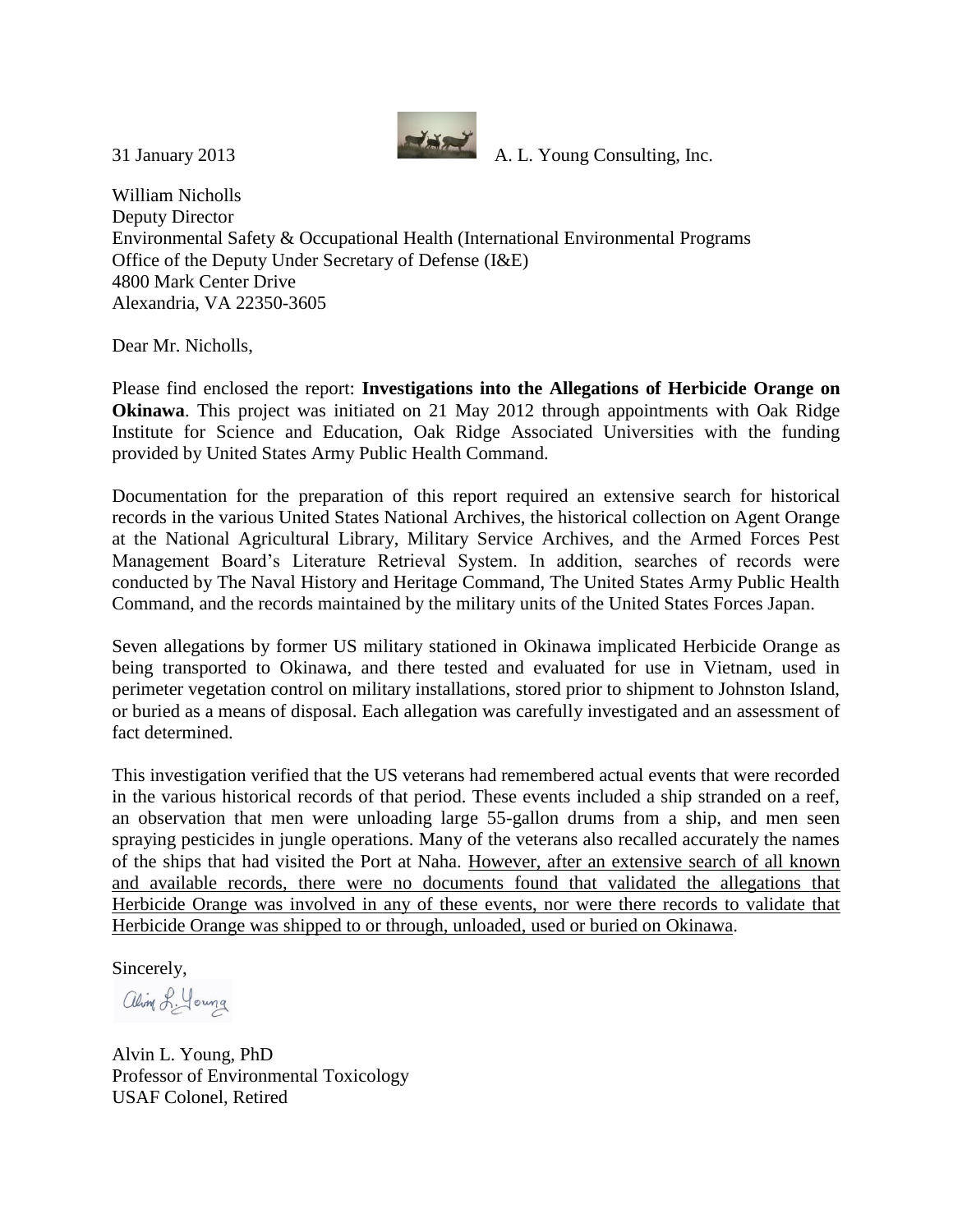#### **INVESTIGATION INTO THE ALLEGATIONS OF HERBICIDE ORANGE ON OKINAWA**

#### **EXECUTIVE SUMMARY**

For the past few years, there have been an increasing number of US veterans alleging exposure to Herbicide Orange while serving in the US military at military installations in Okinawa during the Vietnam Era. The Department of Defense has repeatedly stated to the Government of Japan and the Department of Veterans Affairs that it has not found records validating allegations that Herbicide Orange was transported to, used, stored, or buried on Okinawa. However, these findings continue to be challenged by US veterans and by the news media in Japan.

The allegations that Herbicide Orange was involved in various events on Okinawa included the following: that as early as 1962, Herbicide Orange and other tactical herbicides were tested and evaluated in the jungle areas of Okinawa; that Herbicide Orange and other tactical herbicides were shipped to or through, unloaded on, or used in Okinawa by the US Department of Defense during the Vietnam War; that large quantities of Herbicide Orange were buried "in and around Chatan Town at Hamby Air Field" , and/or "buried at White Beach near the Machinato Supply Depot" and/or "buried near the Futenma Air Station near the City of Ginowan"; that an American Cargo Ship was stranded on a reef near Naha and drums of Herbicide Orange were recovered and subsequently buried; that numerous US Vietnam-era veterans stationed in Okinawa handled and sprayed Herbicide Orange, or were witnesses to it being sprayed by a C-123; and, that shipments of the remaining surplus inventory of "25,000 barrels" of Herbicide Orange from Vietnam were sent to Okinawa prior to shipment to Johnston Island in 1971 during Operation RED HAT.

In order to assess the allegations, an in-depth search of historical records and information was conducted. The extensive search included historical records in the various United States National Archives, Military Service Archives, Armed Forces Pest Management Board's Literature Retrieval System, Naval History and Heritage Command, and US Army Public Health Command, as well as records maintained by the military units of the United States Forces Japan.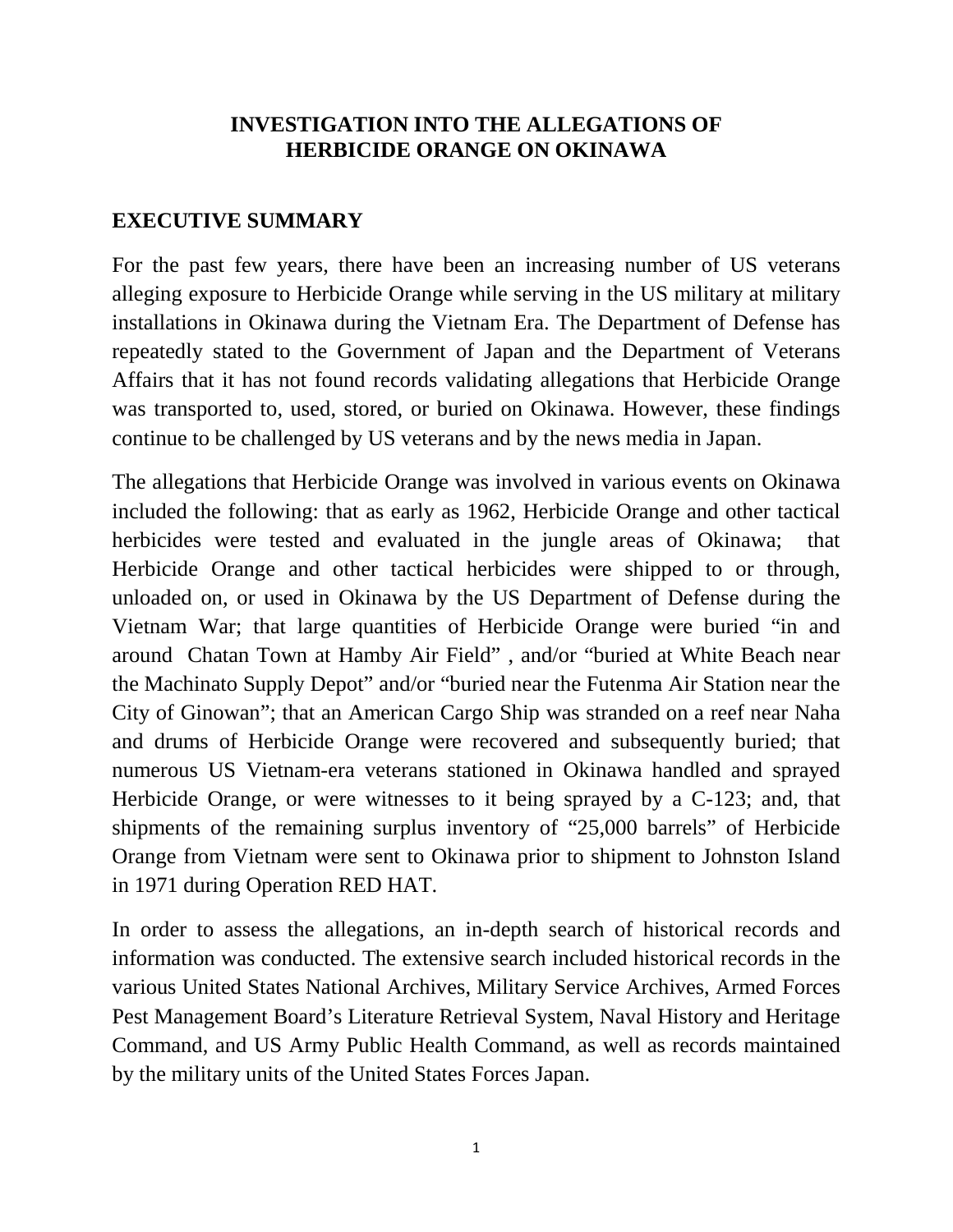The tactical herbicide, Herbicide Orange, was produced solely for the Department of Defense and was managed under the tight controls of the US Army Chemical Corps and the United States Air Force Logistics Command. The Army Chemical Corps and Air Force Logistics Command kept extensive records on all movement and shipment of tactical herbicides, and those records were in the archives that were searched under this investigation.

This investigation verified that the US veterans had remembered actual events that were recorded in the various historical records of that period. These events included a ship stranded on a reef, an observation that men were unloading large 55-gallon drums from a ship, and men seen spraying pesticides in jungle operations. Many of the veterans also recalled accurately the names of the ships that had visited the Port at Naha. However, after an extensive search of all known and available records, there were no documents found that validated the allegations that Herbicide Orange was involved in any of these events, nor were there records to validate that Herbicide Orange was shipped to or through, unloaded, used or buried on Okinawa.

# **INTRODUCTION**

During the past few years, there have been an increasing number of US veterans alleging exposure to Herbicide Orange while serving at military installations in Okinawa during the Vietnam Era [1]. Questions about allegations have also been raised by the Japanese Government and the residents of the Prefecture of Okinawa [1, 2]. The Department of Defense has repeatedly stated to the Government of Japan and the Department of Veterans Affairs that it has not found records validating these allegations [3]. Nevertheless, the allegations have continued.

# **ALLEGATIONS OF HERBICIDE ORANGE IN OKINAWA**

In the past two years there have been a series of articles published in *The Japan Times* and other news outlets alleging the following:

- Herbicide Orange and tactical herbicides were tested and evaluated in the jungle areas of Okinawa in 1961 – 1962;
- Beginning in 1962 in Project AGILE, Herbicide Orange and other tactical herbicides were shipped to or through, unloaded on, or used in Okinawa by the US Department of Defense during the Vietnam War;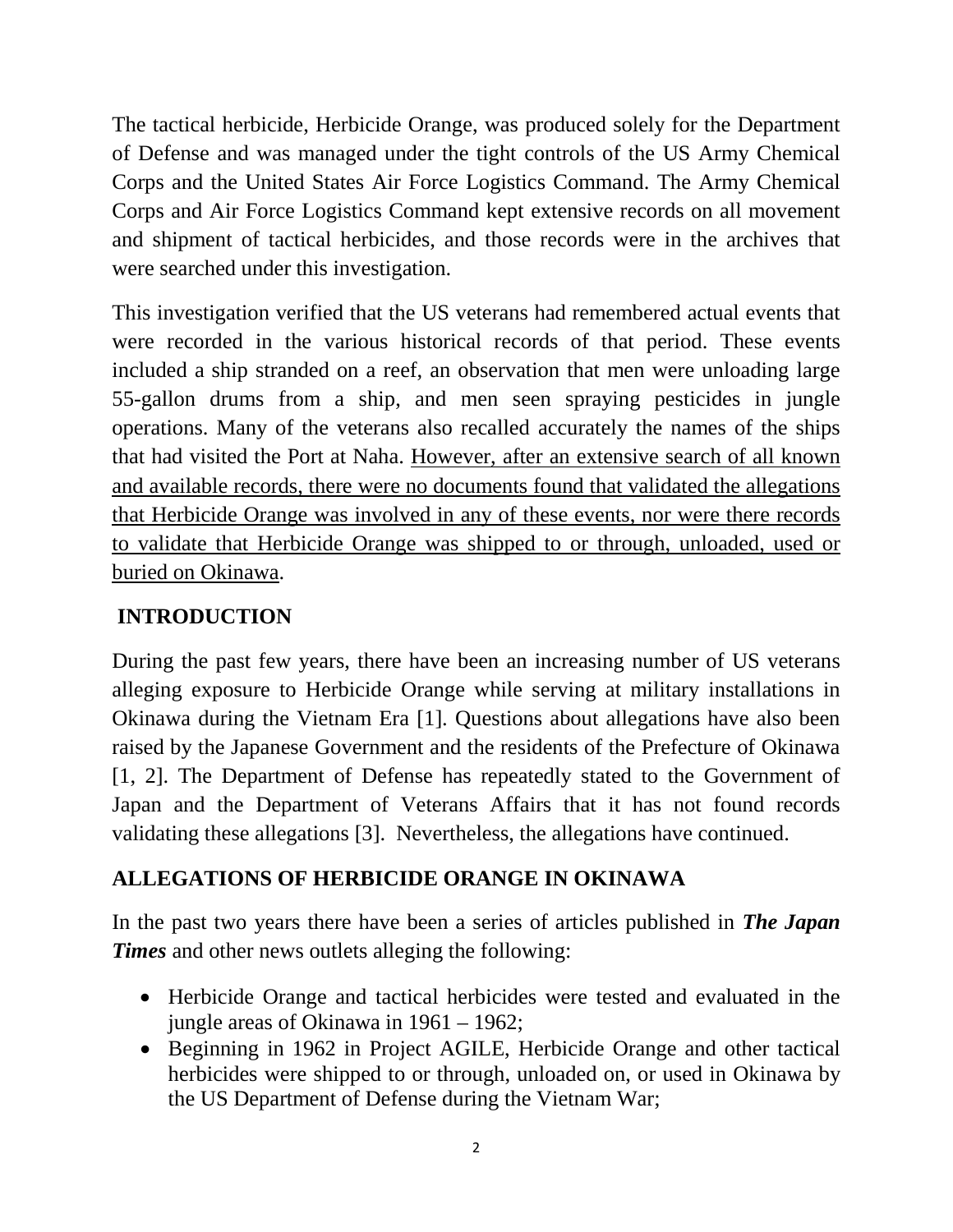- The Port of Naha, the adjacent US Army's Machinato Supply Depot (now Makiminato Service Area, part of the US Marine Corps Camp Kinser, bordering Urasoe City), and Kadena Air Base were used to receive and store large quantities of Herbicide Orange for subsequent shipment "on merchant ships such as the *USS Comet*, *SS Sea-Lift* and the *SS Transglobe*" or by air transport to Vietnam during the Vietnam War;
- Shipments of the remaining surplus inventory of "25,000 barrels" of Herbicide Orange from Vietnam were sent to Okinawa prior to shipment to Johnston Island in 1971 during Operation RED HAT;
- Large quantities of Herbicide Orange were buried "in and around Chatan Town at Hamby Air Field" , and/or "buried at White Beach near the Machinato Supply Depot (Service Area)", and/or "buried near the Futenma Air Station near the city of Ginowan";
- An American Cargo Ship was stranded on a reef near Naha and drums of Herbicide Orange were recovered and subsequently buried at one of the above sites;
- Numerous US Vietnam-era veterans stationed in Okinawa handled and sprayed Herbicide Orange, or were witnesses to it being sprayed by a C-123; and,
- Some veterans stationed at Kadena Air Base cleaned the C-123 aircraft contaminated from spraying Herbicide Orange.

# **OVERVIEW OF THE REPORT**

The report identifies the information sources used to conduct an in-depth search of historical records for information on the allegations that Herbicide Orange was shipped to or through, unloaded, used or buried at Okinawa. There is also a discussion on the differences and controls on the use of commercial herbicides and tactical herbicides, an assessment of the major allegations, and the results of the comprehensive search. Finally, a summary and conclusion are included.

## **RECORD SEARCH**

The search for documentation supporting this Okinawa Project involved searching the following potential information sources:

• The Department of Army's research on tactical herbicides was conducted primarily by the Army Chemical Corps' Plant Sciences Laboratory, Fort Detrick, Frederick, Maryland and its predecessors. A search was conducted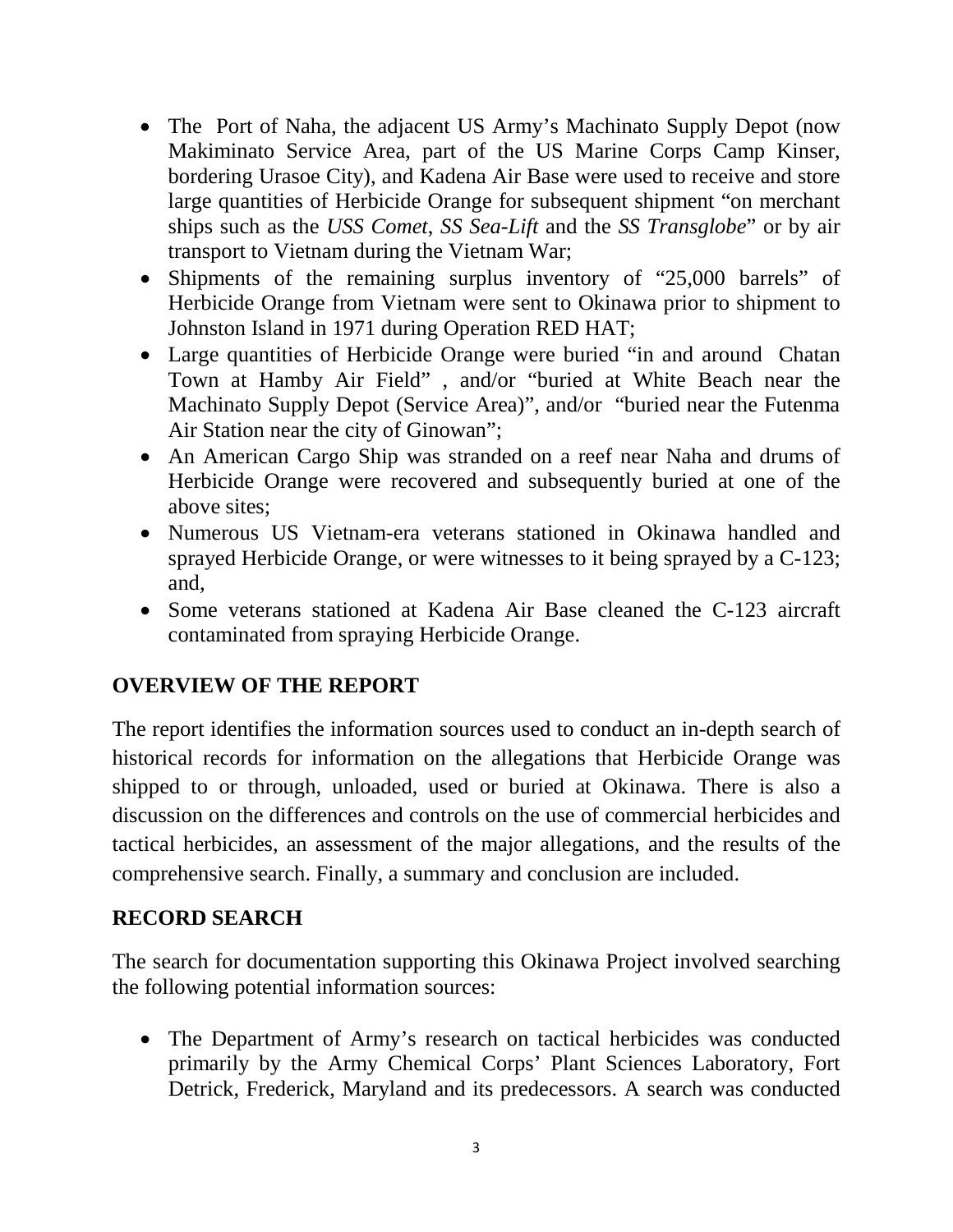of more than a thousand documents from the Army Chemical Corps stored at the National Archives and Record Administration (NARA) in College Park, Maryland;

- The United States Army & Joint Records Research Center (JSRRC), previously the Armed Services Center for Unit Records Research (CURR), The Department of The Army, Springfield, Virginia was contacted with the assistance of the Deployment Health Support Directorate, Deputy Under Secretary of Defense (Installations and Environment), Department of Defense, Washington, DC. JSRRC provided numerous leads on important documents;
- The files at NARA included the Air Force Judge Advocate Agent Orange Records from 1961 – 1983, the Department of State's Records of the Southeast Asia Bureau, the Department of State's Foreign Affairs Records on Vietnam, and many of the Military Sea Transportation Service Ship Logs;
- Numerous trips were made to the Washington National Records Center (WNRC), Suitland, Maryland. This is the site of the largest historical collections of US Agencies documents, including many of the records from all United States military units worldwide. The Record Group Series for the Air Force, Navy, and Army Records applicable to the units that served in Okinawa and the respective time frames were the focus for events alleged by the veterans;
- The Agent Orange Collection at the National Agricultural Library, Bethesda, Maryland is a collection that contained a large number of reports prepared by the US Army Chemical Corps, the  $7<sup>th</sup>$  Air Force, and the Air Force Logistics Command on the tests and evaluation of the tactical herbicides, their potential use outside of Vietnam, and the environmental fate, and disposition, including storage and disposal of Agent Orange;
- The Armed Forces Pest Management Board's Literature Retrieval System (AFPMB-LRS), US Army Garrison - Forest Glen, Silver Spring, Maryland was carefully searched. This collection of over 130,000 documents in searchable PDF formats contained trip reports involving the pest control programs of all US military installations worldwide beginning in late 1950s through 2011. These reports documented pest problems, operations concerning the use of AFPMB-approved pesticides (including herbicides), and reports of storage, approved methods for application of herbicides, and for the disposal of excess or surplus pesticides;
- The Office of Air Force History, Bolling Air Force Base, Washington DC, and the Office of History, Air Force Logistics Command, Wright-Patterson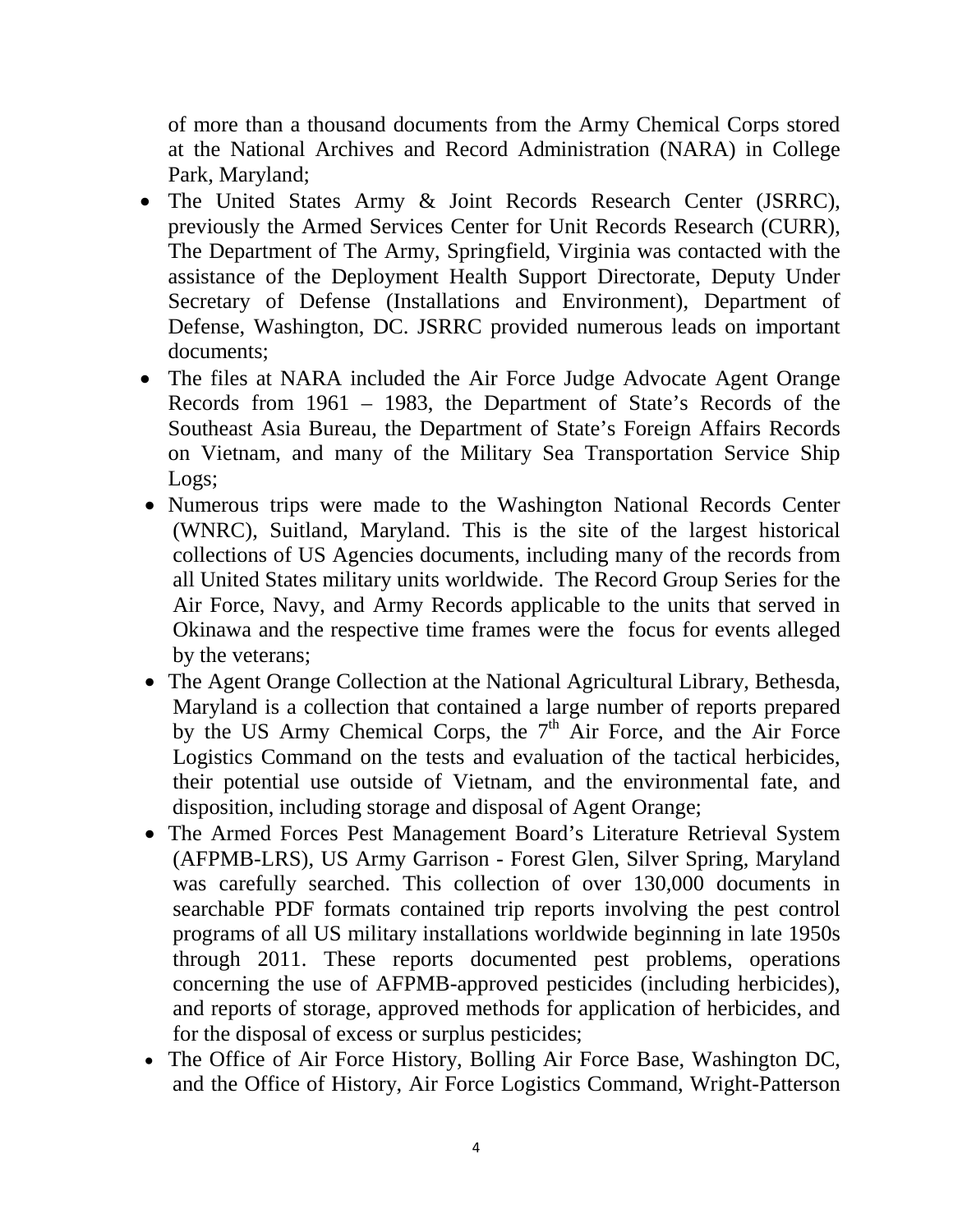Air Force Base, Ohio were additional sources for information on tactical herbicides, Operation RANCH HAND, Operation PACER IVY, and Operation PACER HO. Leads from these locations permitted the targeting of key boxes in both NARA and WNRC. These included boxes that contained information on where tactical herbicides were used or shipped outside of Vietnam, or contained the records collected by the Air Force Office of History in preparation of the 1982 book **OPERATION RANCH HAND: The Air Force and Herbicides in Southeast Asia, 1961-1971** by William Buckingham. The hundreds of references and messages cited in the book were collected and placed in the NARA archives. These provided information on the first shipments of tactical herbicides on the *USNS SO BLAND* and the *SS Sooner State*, and on the fate of the RANCH HAND UC-123 aircraft after their use in Vietnam;

- The Southwest Regional National Archives at Fort Worth, Texas, provided deck logs on a number of the Merchant Marine and US Navy ships that were alleged to have carried Herbicide Orange and other tactical herbicides to Okinawa;
- Inquiries related to the transport, use, storage, and burial of Herbicide Orange on Okinawa were made with the Fort Detrick Records Manager and Records Holding Area Manager, the US Army Medical Research Institute of Infectious Diseases, the US Army Medical Research and Materiel Command, the Institute for Public Health with the US Army Public Health Command, the Naval History and Heritage Command, and the RANCH HAND Vietnam Association; and,
- Direct contact with the various divisions of the United States Armed Forces that are stationed in Japan (The **United States Forces Japan, USFJ**). Specifically contact was with the Director of the Environmental Branch, USFJ/J42E, and through the Director to each of the Environmental Point of Contacts (POCs) for each of the Service Components in Japan to include Army, Navy, Air Force and Marines; the Commander of the USAF School of Aerospace Medicine at Kadena Air Base; and the Director, Division of Laboratory Science, US Army Public Health Command, Camp Zama, Zama, Japan.

#### **COMMERCIAL HERBICIDES AND TACTICAL HERBICIDES**

The Department of Defense strictly controlled the use of all commercial and tactical herbicides used. This included any research, field evaluation, personnel certification, procurement, and application.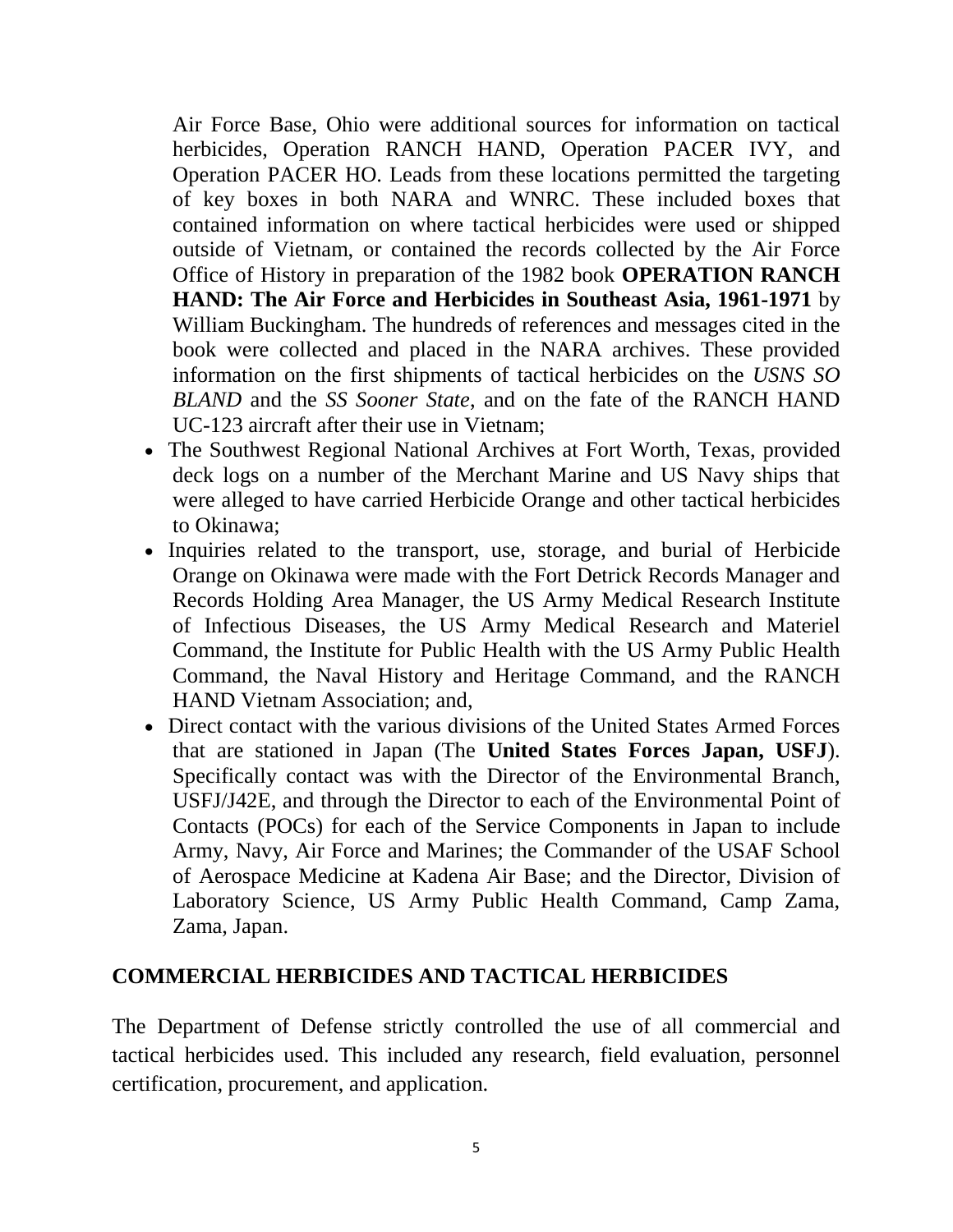## **Commercial Herbicides**

Commercial phenoxy herbicides such as 2,4-D (2,4-Dichlorophenoxyacetic acid) and 2,4,5-T (2,4,5-Trichlorophenoxyacetic acid) are the main active constituents of the herbicide family discussed in this report. These two herbicides have had a long and safe history of use worldwide. For many years, the commercial herbicide 2,4,5-T was the major herbicide for rice production in both the United States and Japan [4]. The formulation of these commercial herbicides was vastly diluted compared to tactical herbicides. The herbicide 2,4,5-T was used at the rate of 1 pound/acre for the effective control of broadleaf aquatic weeds [5]. In 1983, rice was the only human food crop in the US that could be legally sprayed with 2,4,5-T after the EPA's emergency suspension in 1979. All routine domestic uses of this compound were banned in September 1984 [5]. Also, the relatively low cost of the phenoxy herbicides (especially 2,4-D and 2,4,5-T mixtures) and their wide spectrum of broad leaf and shrub control contributed significantly to their popularity for their use in the management of rights-of-way. In Okinawa and throughout Japan, programs to control vegetation depended upon the availability of commercial herbicides. Indeed, Japan was a major producer of commercial herbicides (including the phenoxy herbicides) [4, 5, 6]. Commercial formulations of 2,4-D remain one of the most widely used herbicides in the world today [7].

DoD used commercial herbicides to control vegetation ( along roads, fence lines, power lines, etc.). Internal DoD guidance now and during the Vietnam Era allowed only the use of "commercially available - registered herbicides" on US military installations applied by "licensed applicators". Licensed applicators could only apply commercial herbicides – they were not authorized to apply tactical herbicides. Commercially available herbicides had to meet USDA's regulatory requirements (now the US Environmental Protection Agency, EPA), and had to be in compliance with the requirements of the Federal Insecticide, Fungicide and Rodenticide Act (FIFRA) [8, 9].

Inside DoD, the Armed Forces Pest Control Board (AFPCB, now Armed Forces Pest Management Board, AFPMB) approved all commercial herbicides and other pesticides that were to be used on US military installations, including those in Japan [8, 9]. In 1963, USDA's regulatory program on pesticide labeling was further strengthened by requiring that the registration labels were also to be in the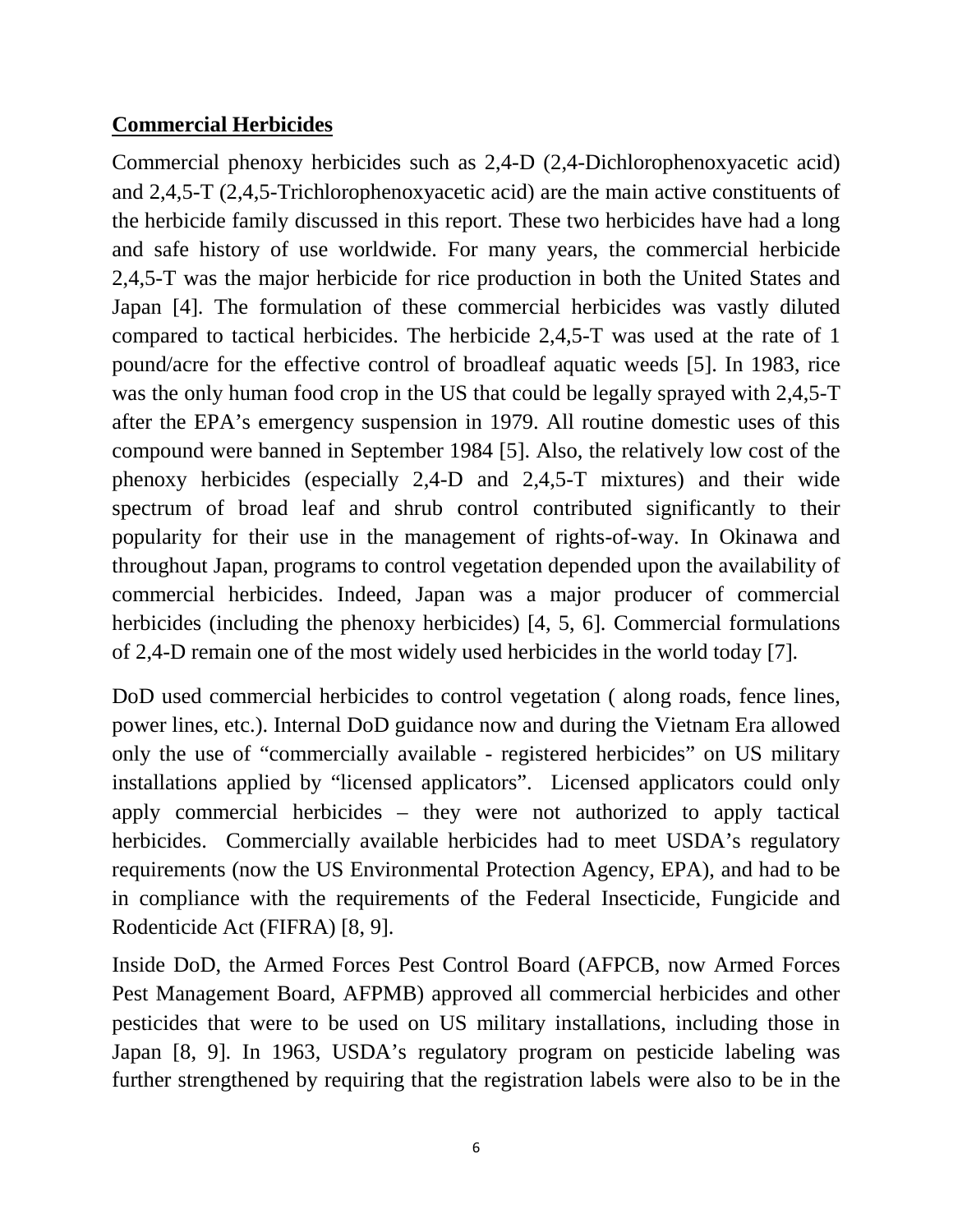language of the user [10]. The use of commercial herbicides on a US military installation outside the US also were required to meet the US Department of State's Agency for International Development guidelines, ensuring both quality of product, its approved uses, and its distribution [7, 11, 12]. In Japan any use of a commercial pesticide by United States Forces was also required to be registered by the Japanese Department of Agriculture and Forestry (in 1978, the name changed to the Ministry of Agriculture, Forestry and Fisheries) and approved by the Command Entomologist [7, 13].

The Armed Forces Pest Control Board has had a cadre of military and civilian personnel via supporting Agencies and Laboratories (e.g., the Epidemiology Division of the School of Aerospace, Brooks AFB, Texas; USAF Occupational and Environmental Health Laboratory, Kelly AFB, Texas; the Army's Environmental Hygiene Agency (now the US Army Public Health Command); and the US Public Health Service) that routinely conducted pest surveys, staff visits, training programs, and conferences to ensure that military installations were identifying and controlling pests detrimental to military personnel, property, projects, and programs. Reports of these visits, programs, and conferences were published by the Board and widely circulated to other military installations [13, 14, 15].

## **Tactical Herbicides**

Formulations of the phenoxy tactical herbicides, e.g., Orange, Purple, Pink and Green, contained only the active ingredients with no solvents, diluents, or surface active agents (surfactants) added. The Army Chemical Corps specified the formulations of tactical herbicides. The tactical herbicide, Herbicide Orange was produced solely for the Department of Defense and was managed under the tight control of the US Army Chemical Corps and the United States Logistics Command. The Army Chemical Corps and Air Force Logistics Command kept extensive records on all movement and shipment of tactical herbicides, and those records were in the archives that were searched under this investigation [3].

The United States Army Chemical Corps' Plant Science Laboratory at Fort Detrick, Maryland, was responsible for the screening, testing, and evaluation of tactical herbicide candidate formulations [16]. The initial development of tactical herbicides began near the end of World War II and was the responsibility of the US Army Chemical Corps, Fort Detrick, Frederick, Maryland [16]. This testing and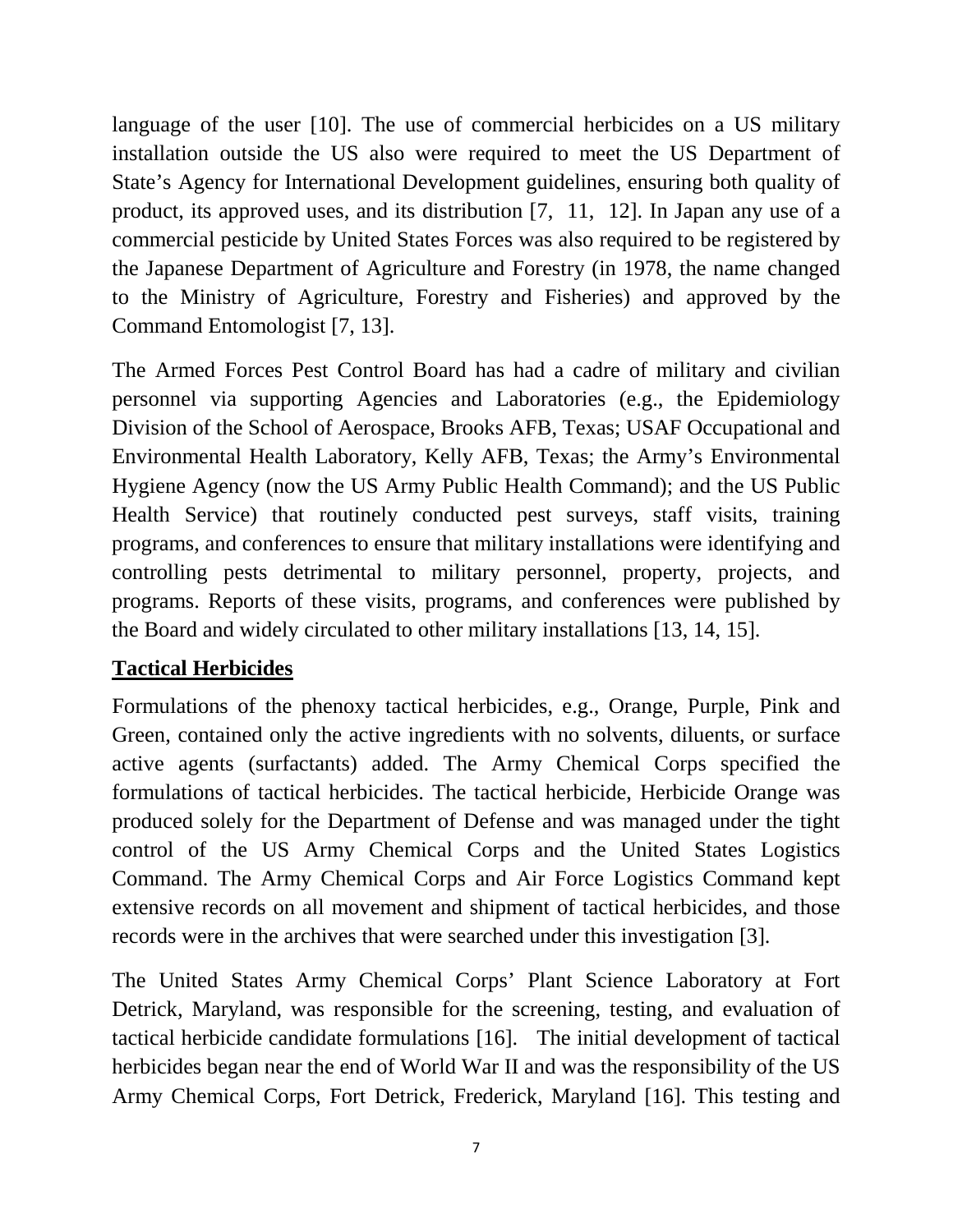development continued through the Korean War and prior to the Vietnam War, and involved tests at many US Military Installations, including Bushnell Army Air Field, Florida; Eglin Air Force Base, Florida; Fort Detrick, Maryland; Fort Ritchie, Maryland; Dugway, Utah; Fort Drum, New York; and at several US agricultural universities [3, 16, 17].

In early 1961, the US military initiated Project AGILE, a project designed to provide technical information on the chemical means of controlling vegetation that could be applied to military operations in South Vietnam. The research was directed toward the development of chemicals that could rapidly control a broad range of botanical species. Once again, the Department of the Army's Plant Sciences Laboratories at Fort Detrick, Maryland was given the responsibility for determining the technical feasibility of defoliating jungle vegetation in South Vietnam [3, 16, 17].

The first tactical herbicides selected for evaluation in Vietnam were Purple, Pink, and Green [18, 19]. In March 1965, Herbicide Purple was replaced by Herbicide Orange [20, 21]. Recognizing the continuing mission in Vietnam for tactical herbicides, the Plant Sciences Laboratories maintained an active program of testing and evaluating chemicals for potential use in Vietnam [19]. "Defoliation Conferences" were held in 1963, 1964, and 1965 and were sponsored by US Army Chemical Corps at Fort Detrick [22, 23, 24]. Plant Sciences Laboratory personnel simultaneously conducted field tests in Puerto Rico, and at military reservations in Thailand and New Brunswick, Canada. Small isolated tests were also conducted at military or government installations in the States of Alabama, Arkansas, Florida, Georgia, Hawaii, Maryland, and Texas [3, 18, 25]. With the exception of Texas and Puerto Rico, the responsibility for the testing protocol and spray operations rested with the US Army Chemical Corps' Plant Science Laboratories and US Air Force personnel [3, 18]. Overall policy and procedures for herbicide operations in Vietnam were set forth in MACV (Military Assistance Command, Vietnam) Directive 525-1, which governed all tactical herbicides used by both US and Free World Military Assistance Forces Troops between 1965 and 1970. The Directive "*prescribed policies, responsibilities, and procedures governing the operational employment of tactical herbicides, including all fixed wing, helicopter, and surface-based methods of herbicide application*."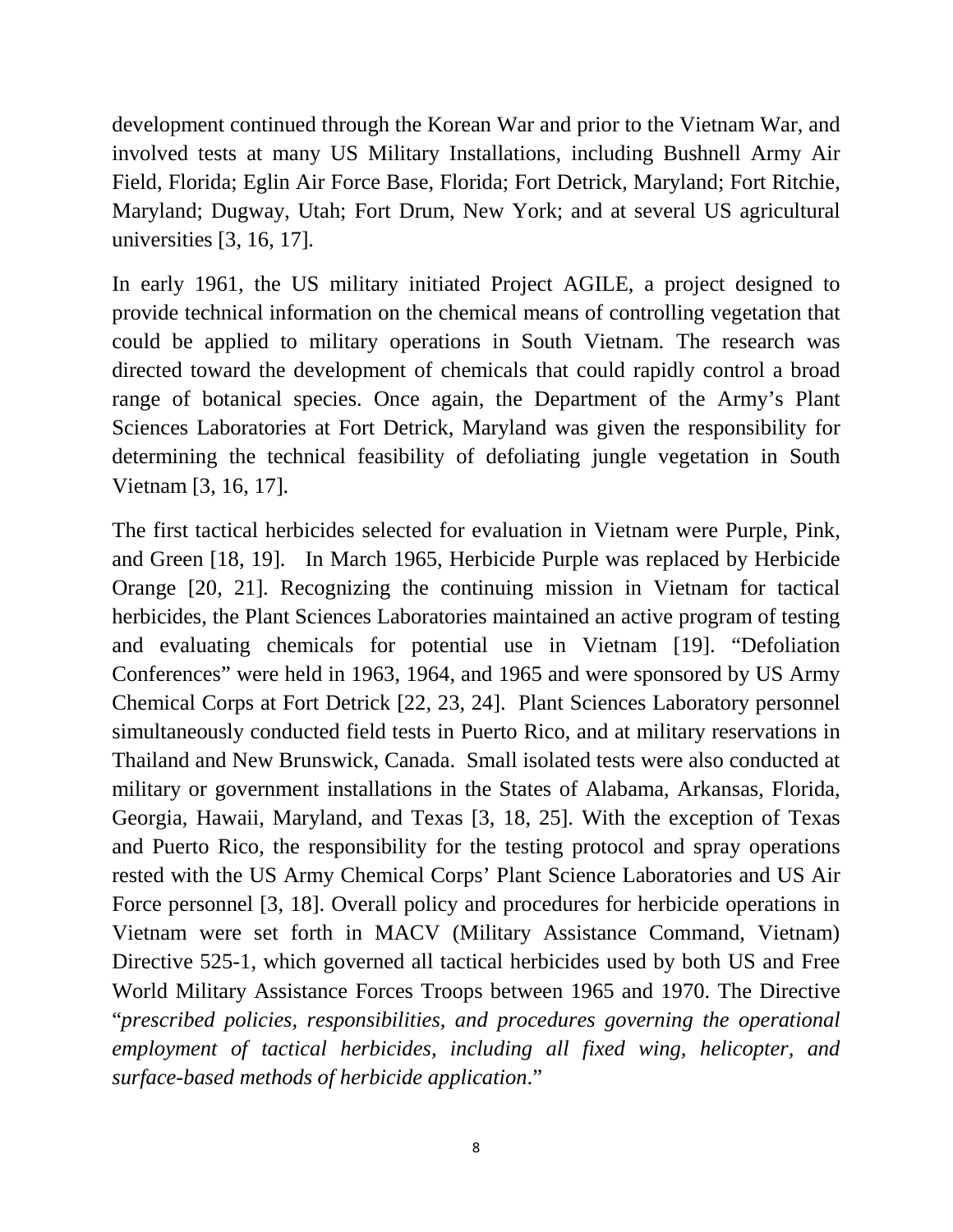In late 1971, the Army Chemical Corps determined that surplus Herbicides Blue and White (that were not shipped to Vietnam) could be used as commercial herbicides [26, 27]. Indeed, Herbicide Blue had a valid EPA registration as Phytar 560® (cacodylic acid/sodium cacodylate) and a valid Federal Stock Number and was approved for use in weed control. Herbicide White also had a valid EPA registration as Tordon 101® for brush control, and a valid Federal Stock Number [27]. Herbicide Blue was not chemically related to Herbicide Orange and continued to be used as a commercial herbicide as Phytar 560® through 2009 [18]. The AFPCB concurred that the two herbicides could now be used as commercial herbicides in military vegetation control programs as designated by the Facilities Civil Engineer [26, 27]. Subsequently, the San Antonio Air Materiel Area (SAAMA) approved shipment of 20 drums of Herbicide Blue as Phytar 560 to the "*Cmdr Fleet, Misawa Honshu Air Base Japan*." Neither the date of shipment nor its receipt at the Air Base could be verified, although the year was likely 1972 [document from NARA files].

Recently, the 1971 Report by Deputy Director of the Fort Detrick Plant Science Laboratories, Dr. Robert Darrow, [26] has also been identified as a source of information indicating that DoD stored herbicides in Thailand and Okinawa. Under a section titled "*Activities or actions of the following type should be assessed carefully for the necessity of preparing an environmental statement*" CINPAC (Commander in Chief, Pacific) was tasked with identifying any "*Herbicide Stockpiles (outside of Vietnam) Elsewhere in PACOM-US Government Restricted Materials Thailand and Okinawa (Kadena*)", page 49 [26]. The eventual preparation and publication of **The Department of Air Force Final Environmental Statement, November 1974** did not identify any stockpiles of Herbicide Orange in either Thailand or Okinawa [28], nor did subsequent reports by Craig in 1975 [20] or Young in 2006 and 2008 [3, 18].

## **SUMMARY OF CONTROLS ON COMMERCIAL HERBICIDES**

• **Guidance**: Department of Defense Directive 5154.12 established the Armed Forces Pest Control Board (AFPCB) to provide oversight of DoD's pest management programs on its more than 600 worldwide installations.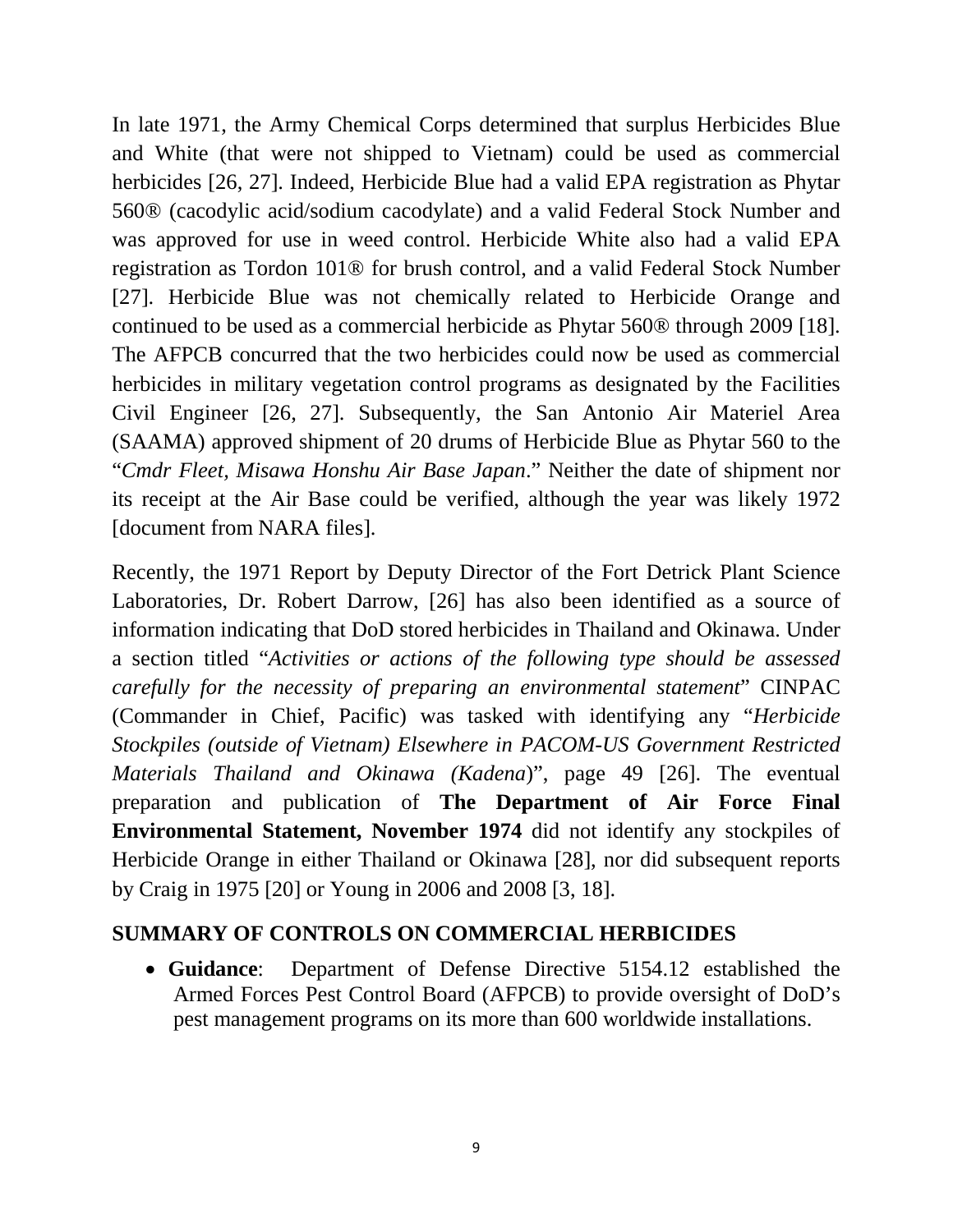- **Availability:** The US Department of Agriculture (USDA) provided recommendations to AFPCB for the efficacy and safety of commercial herbicides.
- **Federal Specifications:** USDA provided Federal purchase descriptions for approved commercial herbicides that could be purchased directly by the Government Supply Agency (GSA) from chemical companies.
- **Regulatory Oversight:** The AFPCB required all DoD agencies to use pesticide formulations with labeling and use directions approved by the Pesticides Regulation Branch of USDA (now US EPA) and in full compliance with FIFRA.
- **Applications of Commercial Herbicides:** The AFPCB required Board Certified (trained) applicators that had been approved by USDA, and under the supervision of the Facilities Civil Engineer with oversight by the Command Entomologist.
- **Control of Pests on Military Installations:** To ensure that military installations were identifying and controlling pests, including noxious vegetation, detrimental to military personnel, property, and programs, the AFPCB had a cadre of military and civilian personnel that routinely conducted pest surveys, staff visits, training programs and conferences on identifying and controlling pests. Reports of these activities were published by the Board, via the AFPMB Literature Retrieval System, and widely circulated to other military installations.

# **SUMMARY OF CONTROLS ON TACTICAL HERBICIDES, i.e., ORANGE**

- **Availability:** Herbicide Orange was only produced for the US military, and specifically for the US Army Chemical Corps and the US Air Force Logistics Command for tactical military operations. It was not available commercially through GSA. Procurement of tactical herbicides was the responsibility of the Defense Supply Agency (DSA).
- **Military Specifications:** The US Army Chemical Corps was responsible for the determination of formulation, efficacy, and safety of tactical herbicides. This included the publication of the military specifications of the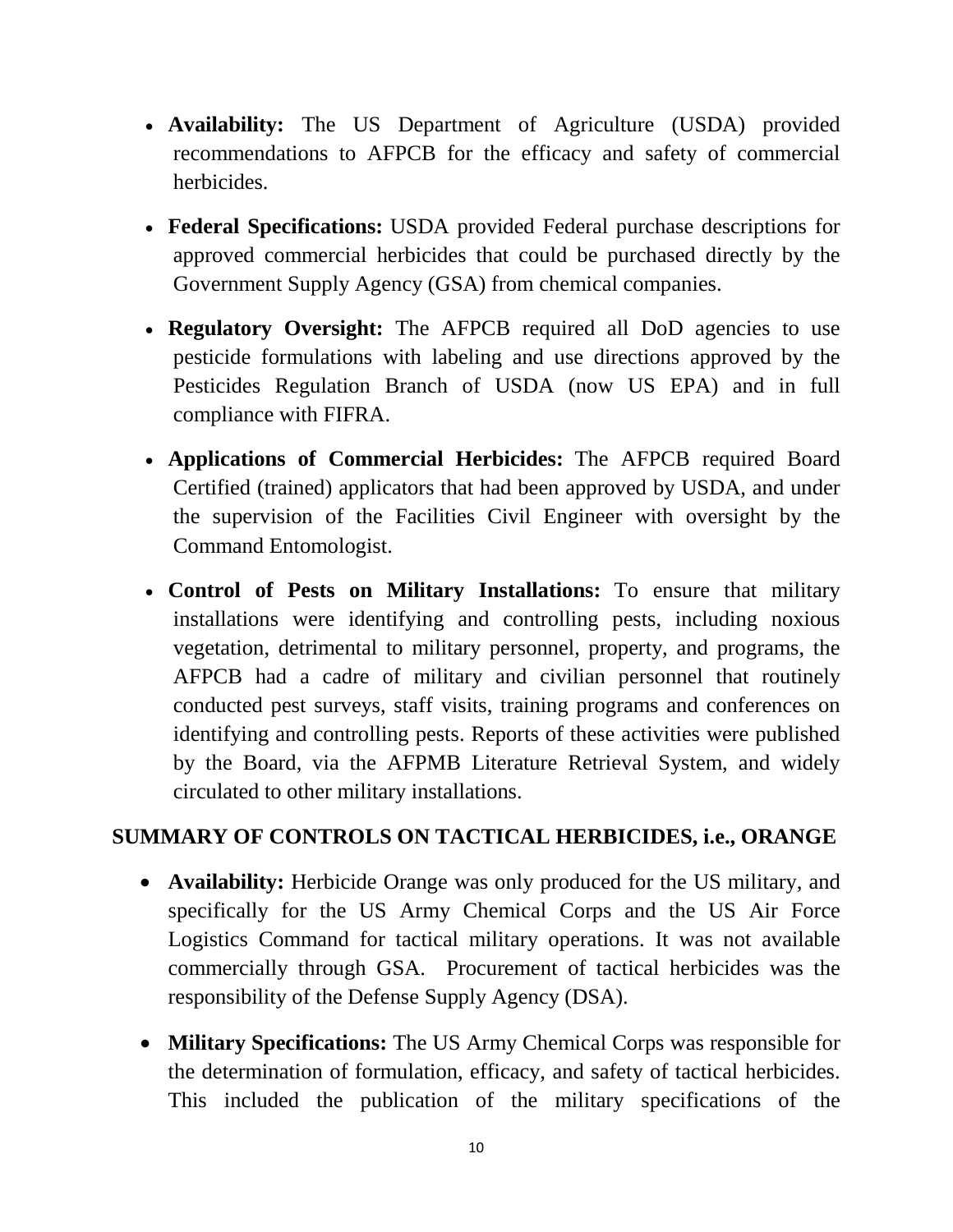formulations that were subsequently used directly by DSA through competitive bids for purchase of the tactical herbicides.

• **Labeling:** The only "label or descriptor information" was stenciled on the lid of the 55-gallon drum, and of course, the colored-coded band around the center of the drum (see **Figure 1**).



**Figure 1.** A shipment of "Herbicide Orange" in 208-liter (55-gal) drums. The lid (top) of each drum specified the content (Herbicide Butyl Esters of 2,4-D and 2,4,5-T), the Federal Specification Number (FSN) for the individual herbicides, US Port of Embarkation (Mobile, Alabama), destination (ARVN 511th Ordinance Storage Depot, Da Nang, Vietnam), procurement information (including date, 8/67), and net weight[18, 20, 21]. Each of the 11 different companies that manufactured military herbicides packed them in new 208-liter 18 gauge steel drums for shipment directly to Southeast Asia [20]. Each herbicide drum was also marked with a 7.6-centimeter (3-inch) color-coded band around the center to identify the specific military herbicide (Photograph courtesy of A. L. Young).

- **Use:** Only the US Army Chemical Corps and the USAF RANCH HAND Squadrons via the Air Force Logistics Command had the authority and the training to obtain and spray Herbicide Orange, and then only in a combat environment. Overall policy and procedures for herbicide operations in Vietnam were set forth in MACV (Military Assistance Command, Vietnam) Directive 525-1, which governed all tactical herbicides used by both US and Free World Military Assistance Forces Troops between 1965 and 1970.
- **Regulatory Oversight:** The selection and use of tactical herbicides were exempt from USDA regulatory oversight, and from FIFRA.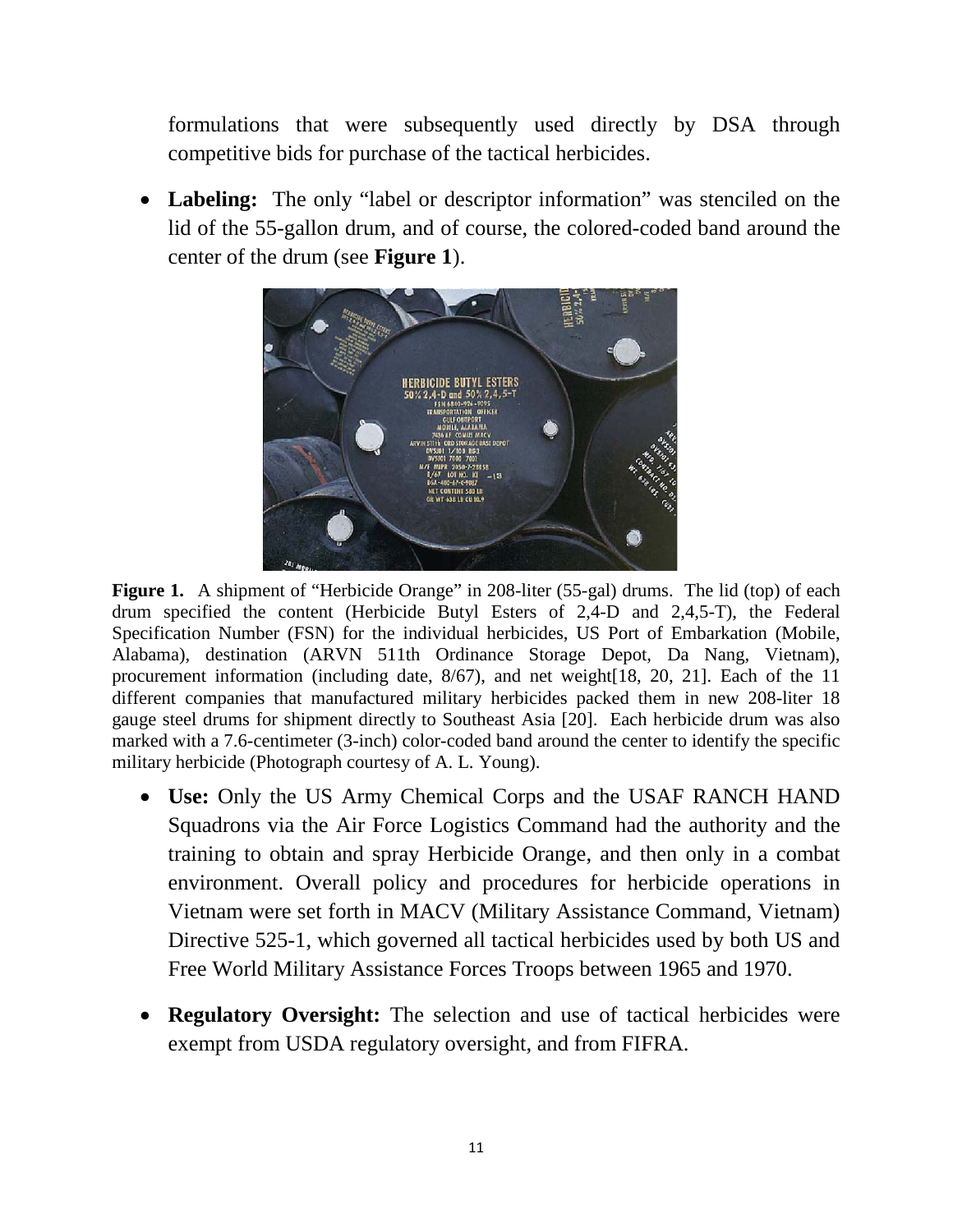- **Transport:** The transport of Herbicide Orange required concurrence by the US Army Chemical Corps and/or the San Antonio Air Materiel Area, Air Force Logistics Command, with full approval by the Military Sea Transportation Service. Shipments were authorized by a DD Form 173 "Joint Message Form". This was critical so that schedules were established and stevedores and barges or derricks were dispatched to the dock and ship to facilitate in the loading and unloading of the drums, and arrangements made to ensure the safety, transport, and storage of the defoliant. The first shipments of tactical herbicides (Purple and Pink) were shipped from the, Port or Oakland or the Naval Shipyard at San Francisco, California and the Port of Baltimore, Maryland. Herbicide Orange was initially shipped from the Ports at Seattle, Washington; Baltimore, Maryland; and, New Orleans, Louisiana (1965-1966). In mid-1966 through 1969, essentially all tactical herbicides were shipped from the Port of Mobile, Alabama, although some Herbicide White was shipped from Port of Houston [DD forms 173 maintained at NARA].
- **Evaluation of Tactical Herbicide Use:** Scientists of the US Army Chemical Corps, Fort Detrick, Maryland prepared formal reports on all tests and evaluations of tactical herbicides [3]. In addition, numerous evaluations of the effectiveness of tactical herbicides in South Vietnam were published by MACV, the  $7<sup>th</sup>$  Air Force, and the Rand Corporation [18].

## **ASSESSMENTS OF THE ALLEGATIONS**

**Allegation Number 1:** *Herbicide Orange and other tactical herbicides were tested and evaluated in the jungle areas of Okinawa in 1961 – 1962*.

**Assessment**: There were no records or correspondence found that indicated that any testing and evaluation of Herbicide Orange occurred on Okinawa.

**Investigation**: In his book **Herbicidal Warfare: The RANCH HAND Project in Vietnam** [21], on page 23 Dr. Paul Cecil described the establishment and tasks of Project AGILE:

In May 1961, Vice-President Lyndon Johnson was sent to Saigon by President Kennedy to consult with Vietnamese President Diem about future American Assistance. One result of this consultation was the establishment of a joint United States/Vietnamese Combat Development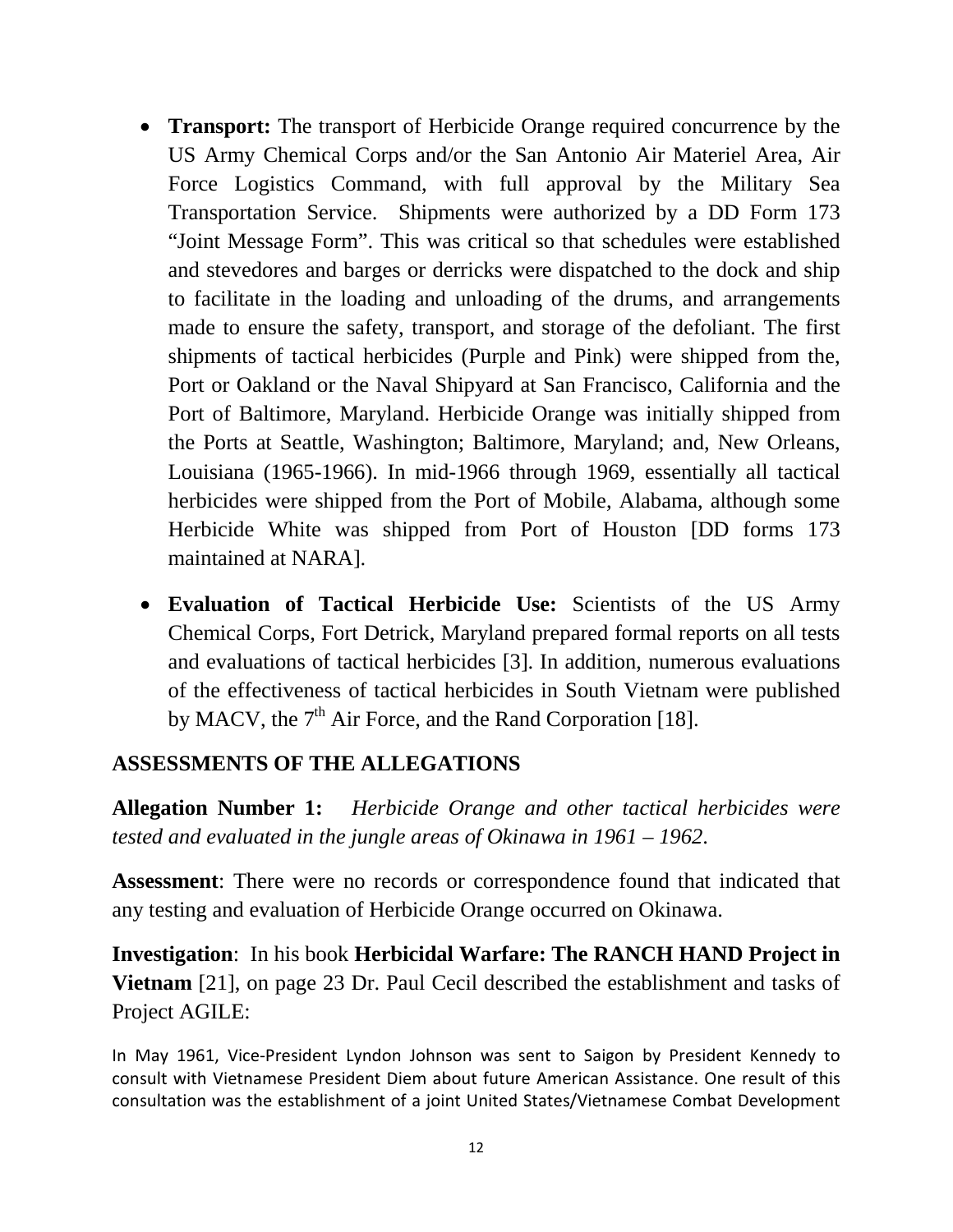and Test Center (CDTC) in Vietnam, under direction of the Defense Department's Advanced Research Projects Agency. The CDTC was formed to develop new counterinsurgency methods and weapons, and the first tasks (identified as Task 2 and Task 20) were to evaluate the use of herbicides to destroy concealing vegetation and enemy food supplies in Vietnam (**Project AGILE**). Dr. James W. Brown from Fort Detrick was selected to direct the Project.

The records located for Project AGILE indicated that the first testing of potential tactical herbicides for defoliation were conducted in 1961 and 1962 in South Vietnam, not Okinawa. Dr. James Brown, a world renowned Plant Scientist at the US Army Chemical Corps Biological Laboratories (later the Plant Science Laboratories), Fort Detrick, Maryland and military personnel of the Army Chemical Corps tested a variety of defoliants and "vegetation killers" north of Kontum, South Vietnam from August 1961 through February 1962. The protocols, chemicals, equipment for applications, and the test procedures and evaluations were recorded in a two-volume series titled "**Vegetational Spray Tests in South Vietnam**" and published in April 1962 [17].

**Allegation Number 2:** *Beginning in 1962 in Project AGILE, Herbicide Orange and other tactical herbicides were shipped to or through, unloaded on, or used in Okinawa by the US Department of Defense during the Vietnam War. The merchant marine ship SS Schuyler Otis Bland* (T-AK277) *transported Agent Orange from the United States to Okinawa in the early 1960s.*

**Assessment:** There was nothing in the deck logs examined at NARA that supported the allegation that either the SS Schuyler Otis Bland or USNS S.O. Bland ever transported Herbicide Orange to or through Okinawa. [*See text for Allegation 1, and as noted, Brown published the results of Project AGILE in April 1962.*]

**Investigation**: The second part of the allegation is whether the deck logs for the *USNS Schuyler Otis Bland* (T-AK277) confirms that the *USNS Bland* actually delivered tactical herbicides to Okinawa. It is also important to remember that Herbicide Orange was not deployed to Vietnam until March 1965, thus any shipment of tactical herbicides would have been primarily Herbicides Purple or Pink.

To assess this second allegation, examination was first made of the materials published by William A. Buckingham, Jr. in his 1982 book (published by the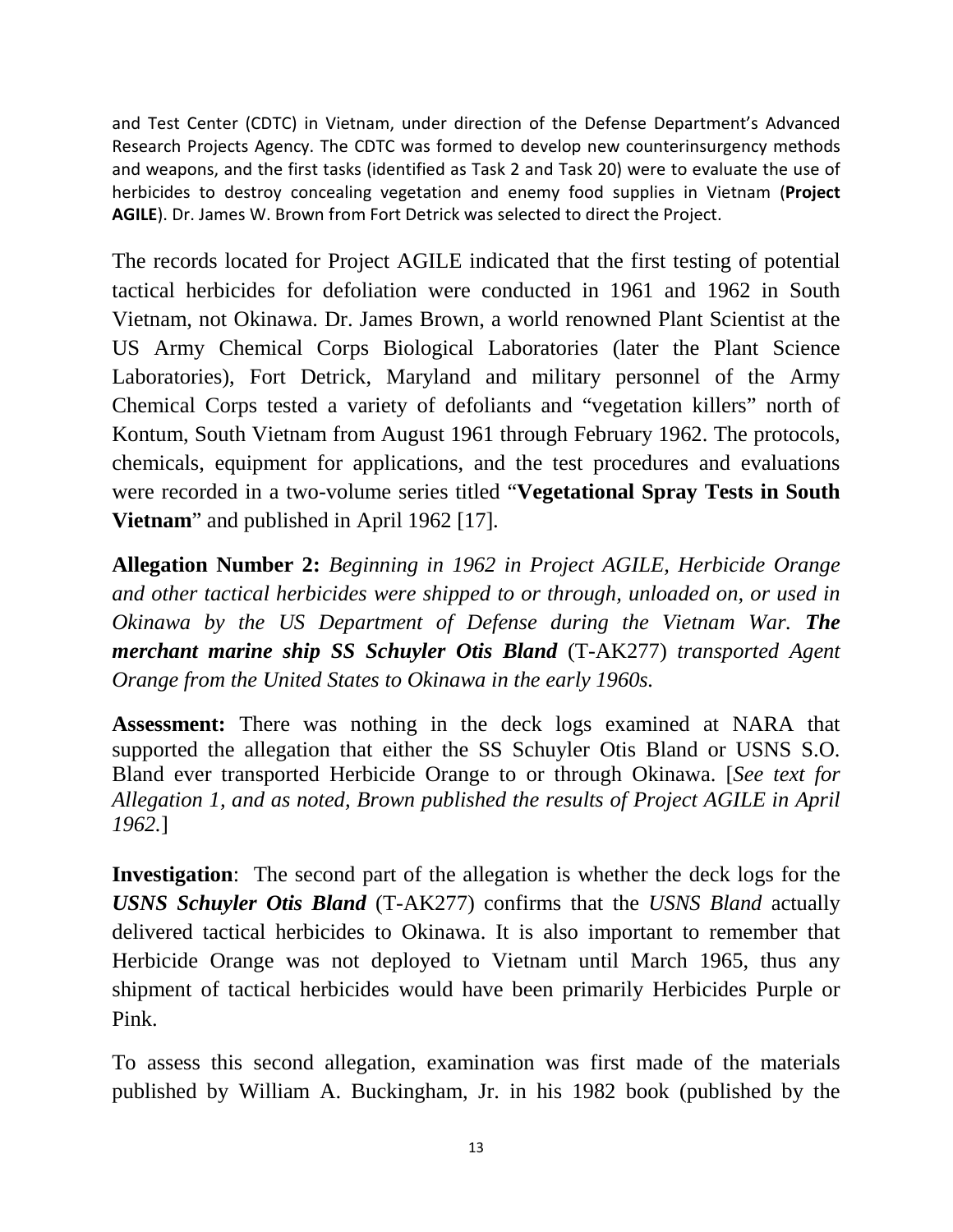# Office of Air Force History) **OPERATION RANCH HAND: The Air Force and Herbicides in Southeast Asia, 1961-1971** [29]. On page 29 of his book, Buckingham described the following:

The acquisition of defoliants occurred on an expedited basis. As rapidly as truckload lots accumulated, shipments left the factories for the docks at Oakland, California where port workers loaded 110,000 gallons of PURPLE and 49,000 gallons of PINK on the *SS Sooner State* which sailed for Saigon on December 15, 1961, and arrived on January 8, 1962. The remaining chemicals, 17,000 gallons of PURPLE and 31,000 gallons of PINK were loaded on the *USNS S.O. Bland* which had a sailing date later in December. The drums carried no military markings and were consigned only to "Country 77", a shipping designation for Vietnam.

[NOTE: In fact, a 30-cm color-coded band was painted around the center of each drum to distinguish the two tactical herbicides [28].]

The actual deck logs for the *USNS Schuyler Otis Bland (T-AK277)* were located and examined at the National Archives and Record Administration (NARA) in College Park, Maryland. The deck logs for the *SS Sooner State* were located and examined at the Southwest Regional National Archives at Fort Worth, Texas.

The Buckingham files at NARA noted that the *USNS S.O. Bland* was to move the "Pink" and "Purple" defoliants "on an expedited basis" from the Port of Embarkation (Hunters Point Naval Shipyard, San Francisco) directly to Saigon via Pointe du Lazaret at the mouth of the Saigon River. The log book for that time period confirmed that a large number of drums were loaded by barge prior to the departure from Hunters Point Naval Shipyard at 0800 hrs on 28 December 1961. The log book confirmed that the *S.O. Bland* arrived at Pointe du Lazaret at 0400 hrs on 16 January 1962. The ship was piloted up the Saigon River to a berth in the Saigon Harbor arriving at 1045 hrs on 16 January 1962. The log book noted that 5 gangs of stevedores and 4 barges were dispatched to the ship to unload "the cargo" (a previous note in the log book indicated that a barge could carry ~230 drums); the total amount of the Purple and Pink herbicides was 872 55-gallon drums). The S.*O. Bland* departed Saigon, Vietnam on the 22nd of January for Subic Bay in the Philippines, arriving on the 24th of January. It departed Manila on the 26th of January arriving Kao Hsiung, Taiwan on the 27th of January 1962. From Taiwan (departing on the 30th) it went on to Naha, Okinawa arriving on the 31 January 1962. The log book confirmed that petroleum fuel and Conex containers were offloaded and additional cargo taken on board. The ship departed 3 February 1962 and made stops in Inchon, Korea; Yokosuko Naval Base, Japan; Subic Bay,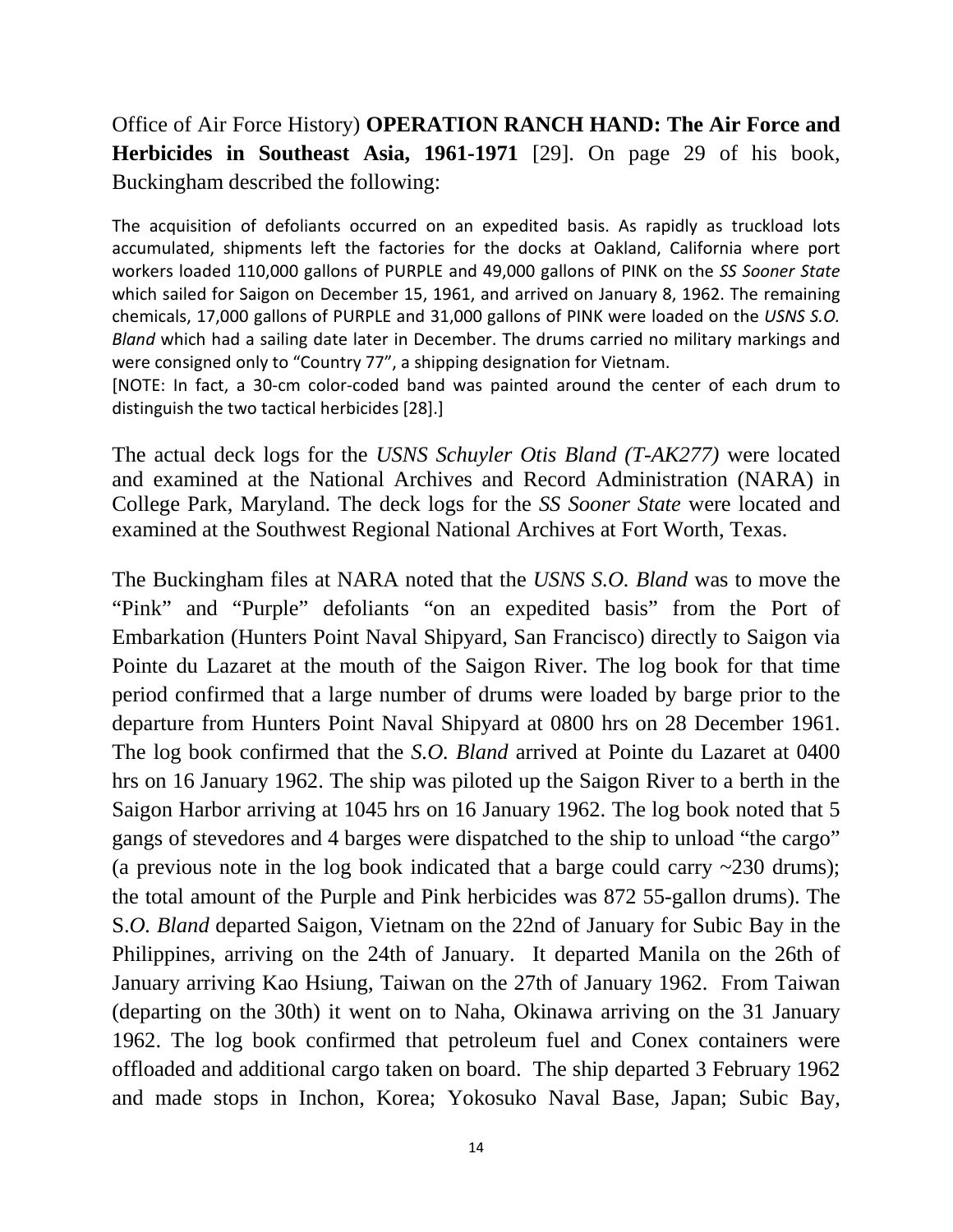Manila, the Philippines; Guam; Eniwetok Atoll; and Pearl Harbor; and, returned to San Francisco arriving on the 15<sup>th</sup> of March 1962. **Summary**: The *S.O. Bland* off loaded tactical herbicides in South Vietnam on 16-18 January 1962. Subsequently, the *S.O. Bland* off loaded other cargo in Okinawa on 31 January 1962, but that cargo did not include tactical herbicides.

There was nothing in the deck logs examined at NARA that supported the allegation that "**the ship's logbook shows it was carrying classified cargo that was offloaded under armed guard at White Beach on 25 April 1962**." There was no indication that the *USNS Schuyler Otis Bland* made an additional trip "loaded with defoliants" to Okinawa from its Port in San Francisco after its return to San Francisco on the  $15<sup>th</sup>$  of March 1962. In addition, a DD Form 173 "Joint Message Form" was prepared on each shipment from the authorizing agency to "Military Traffic Management and Terminal Services." Copies of the Joint Messages were available at NARA. The deck log of the *USNS Schuyler Otis Bland* indicated that a message had been received prior to its loading and departure.

An examination of the deck logs for *SS Sooner State* also confirmed that its use for transporting defoliant to Vietnam occurred on a number of occasions, e.g., on 8 January 1962, and that trips transporting materials to Okinawa were equally common, just not the delivery of tactical herbicide. The key to determining whether a US Merchant Marine vessel had carried defoliant could be determined by whether it originated at a Port of Embarkation that was authorized to store the tactical herbicide until shipment to Vietnam.

**Allegation Number 3:** *That the Port of Naha, the adjacent US Army's Machinato Supply Depot (now Makiminato Service Area, part of the US Marine Corps Camp Kinser, bordering Urasoe City), and Kadena Air Base were used to receive and store large quantities of Herbicide Orange for subsequent shipment "on merchant ships such as the USS Comet, SS Sea-Lift and the SS Transglobe" or by air transport to Vietnam during the Vietnam war.*

**Assessment:** There were no records found or DD Form 173 "Joint Message Forms" authorizing the shipment of tactical herbicides for any of these three ships.

**Investigation:** The search of the numerous archives and other record collections did not validate that the *USS Comet, SS Sea-Lift* or the *SS Transglobe* transported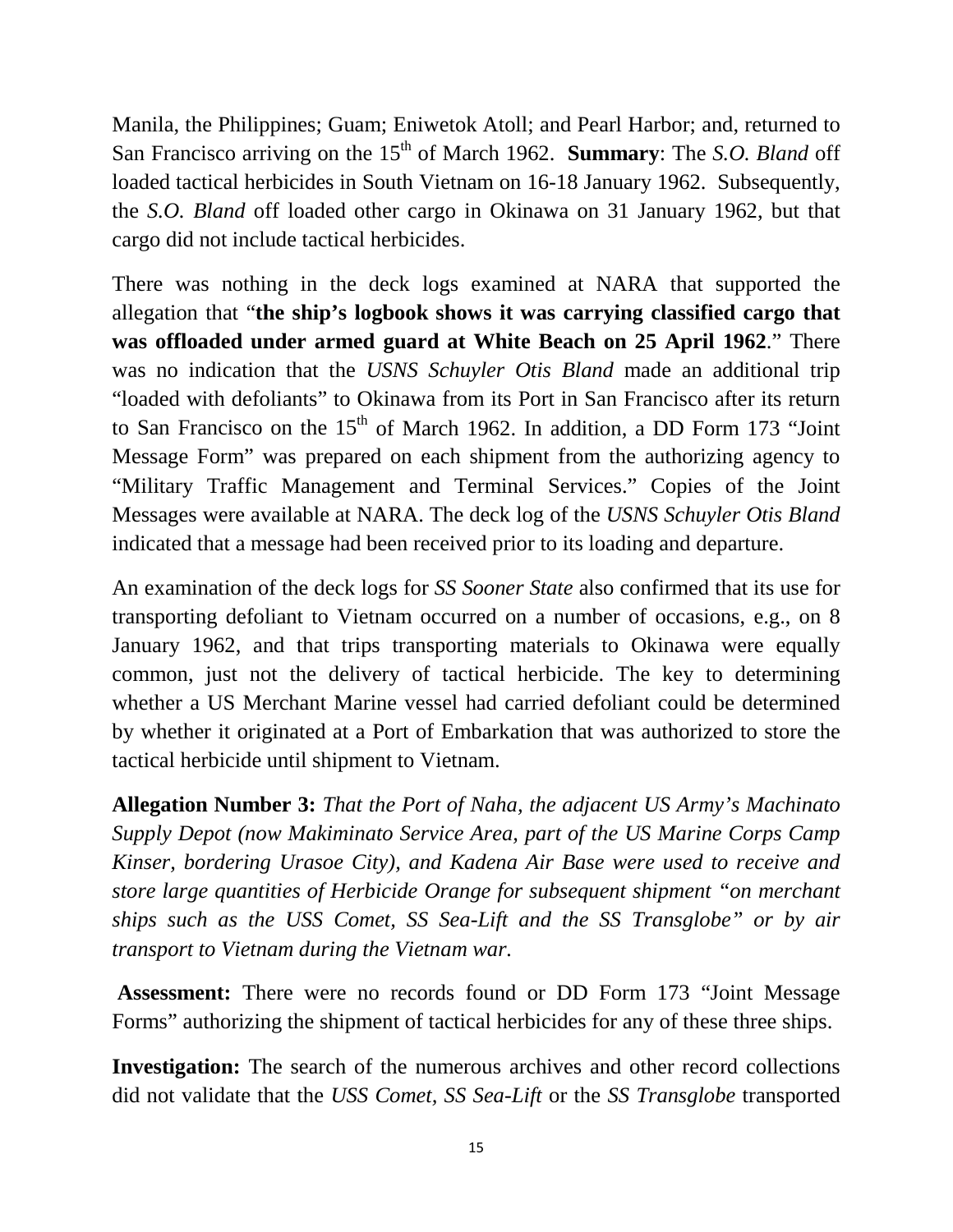Herbicide Orange to Okinawa. The *USNS Comet* (T-AK-269) was designated a "*Vehicle Cargo Ship/Roll-on/Roll-off Ship"* during the Vietnam-era. Such ships were not used for the transport of tactical herbicides. Likewise, the *SS Sea Lift* was also a vehicle landing ship. It was placed in service as the *USNS Sea Lift* (T-LSV-9) on 19 May 1967. In July of that year, it completed its maiden voyage from Oakland to Honolulu; then commenced runs to the Far East with cargo consigned to Vietnam. Her primary mission was the transportation of military vehicles for the Military Sealift Command in the Pacific. As noted by many veterans of the Vietnam War, the *SS Transglobe* participated extensively in the War. She did such a good job of transporting materials and troops along the coasts of Vietnam that she made the "Viet Cong's most wanted list." She was inducted into the National Maritime Hall of Fame in January 2009. There were no records found or DD Form 173 "Joint Message Forms" authorizing the shipment of tactical herbicides for any of the three ships.

As noted by Buckingham [29] and throughout the hundred or more DD Forms 173, the shipments of tactical herbicides to Vietnam were of the highest priority and always on an "expedited basis". Logistically speaking, it made no sense to delay the shipments by sending them first to Okinawa, unloading, storing, reloading on vessels not suited for their transport to Vietnam. It made even less sense to transport "thousands of drums" to Kadena Air Base and place them on aircraft for air transport to Vietnam. The early drums used by the manufacturers of the tactical herbicides were made of 16-gauge steel whose weight when filled with the defoliant made them unacceptable for air transport (3, 20); thus, the reason that the tactical herbicides were transported by appropriate vessels of the Military Sea Transportation Service directly to Vietnam.

**Allegation Number 4:** *That shipments of the remaining surplus inventory of "25,000 barrels" of Herbicide Orange from Vietnam were sent to Okinawa prior to shipment to Johnston Island in 1972 during Operation RED HAT*.

**Assessment**: Herbicide Orange was shipped directly from South Vietnam to Johnson Island as part of Air Force Logistics Command's Operation PACER IVY. The movement of the Herbicide Orange from Vietnam to Johnston Island was NOT part of Operation RED HAT. Operation RED HAT occurred in 1971 and involved the removal of nerve and mustard gas from Okinawa to Johnston Island.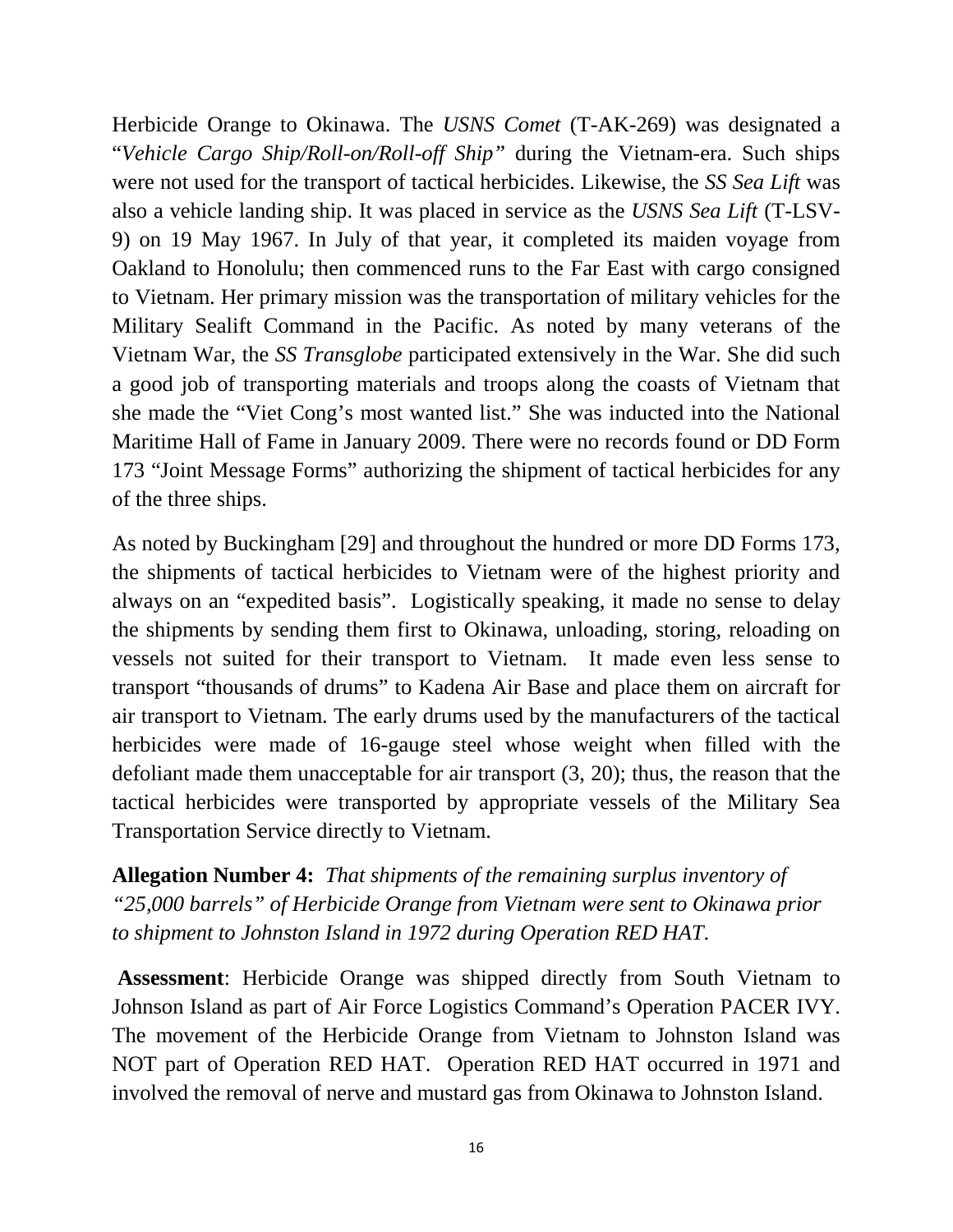**Investigation**: An article in the Japan Times for 7 August 2012 was titled "25,000 barrels of Agent Orange kept on Okinawa, US Army document says". The article was written by Jon Mitchell. Text: "*The army report, published in 2003, is titled 'An Environmental Assessment of Johnston Atoll'. Outlining the military's efforts to clean up the tiny island that the U.S. used throughout the Cold War to store and dispose of its stockpiles of biochemical weapons, the report states, "In 1972, the U. S. Air Force brought about 25,000 55-gallon (208-liter) drums of the chemical Herbicide Orange (HO) to Johnston Island that originated from Vietnam and was stored on Okinawa."*

A close examination of the 26-page 2003 report "**An Ecological Assessment of Johnston Atoll**" [30] noted that the principal authors of this report were with the Boston University Marine Program and the Smithsonian National Museum of Natural History. The authors of the report were not DoD employees, nor were they likely familiar with the issues surrounding Herbicide Orange or its actual history of transport to the Island. The report described the history of Johnston Atoll as a collection of events without specific references [30]. Thus, the source of the comment noted in the article is not provided in the report.

A search of the United States Air Force records in the National Archives provided documentation that refuted the statement that 25,000 drums of Herbicide Orange were stored on Okinawa prior to shipment to Johnston Island in 1972. A key document was a 27 November 1971 message from CINCPAC (Commander in Chief, Pacific – the Commander of all US Forces in the Pacific, including Southeast Asia) that was directed to the Air Force Logistics Command's San Antonio Air Materiel Area, San Antonio (SAAMA), Texas. (It should be noted that SAAMA had responsibility for the purchase and distribution of Herbicide Orange, and subsequently had responsibility for the final disposition of the herbicide). The subject of the 27 November 1971 message was "Herbicide Orange", and noted "…*This Headquarters is staffing a request for approval to retain subject herbicide in RVN* (Republic of Vietnam*) until it can be routed directly to a disposition site.*"

In a 10 January 1972 message from the  $7<sup>th</sup>$  Air Force, Tan Son Nhut Airfield, Republic of Vietnam, Subject: PACER IVY, it was noted: "*This is the seventh weekly report… A. At Phu Cat, the redrumming complete. B. At Bien Hoa,*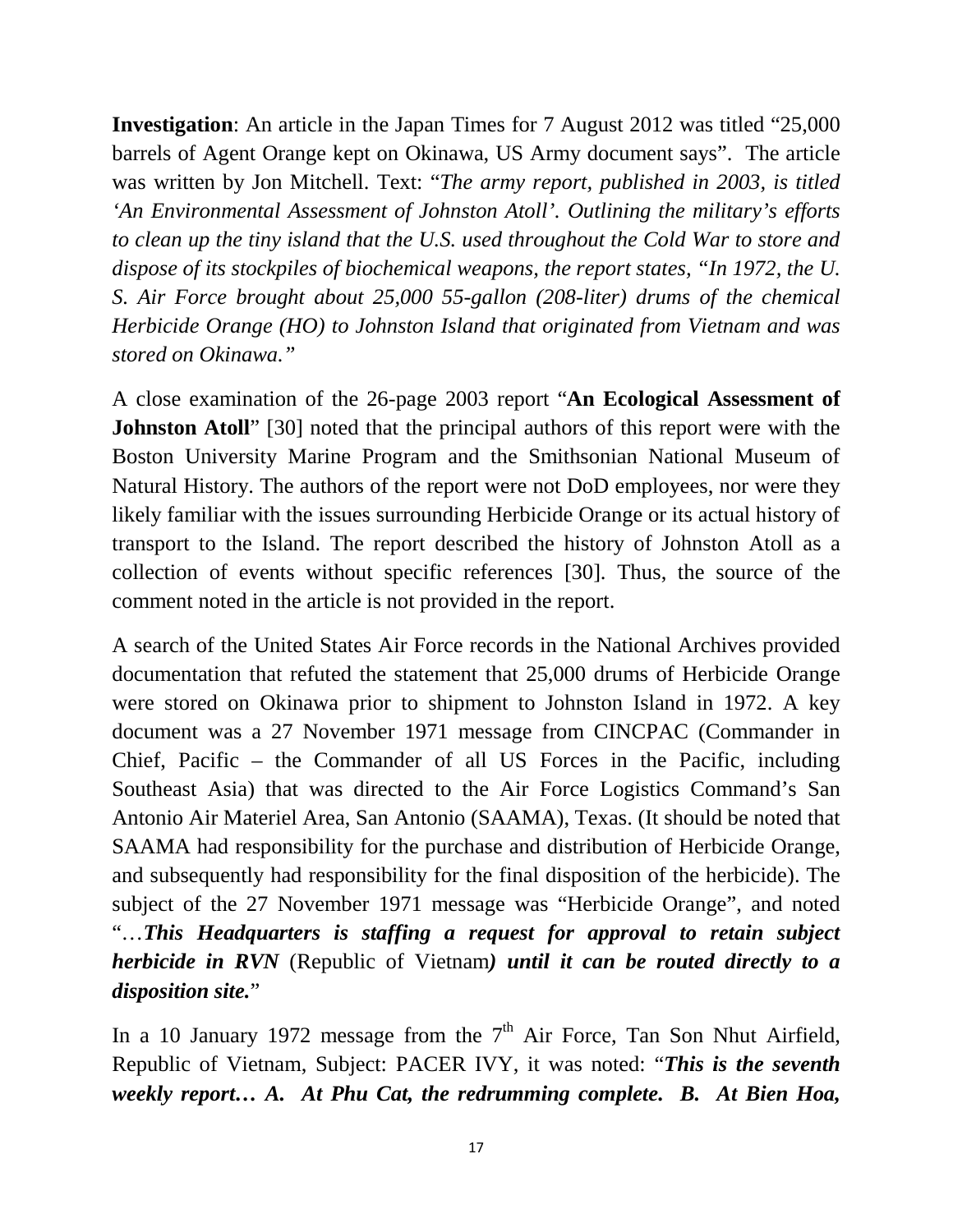*there is a requirement for 2159 drums; 6124 drums in the holding area ready for shipment, the estimated completion is 31 Jan 72; C. At Da Nang 1995 drums in holding area for shipment. Contractor ahead of schedule on segregating/cleaning serviceable drums. Contactor behind on redrumming due to lack of serviceable drums. Serviceable drums should arrive about 11 Jan. Estimated completion on 31 Jan 72."*

The next important message was related to LOGISTICS ACTION DIRECTIVE 72-3, HQ PACIFIC AIR FORCES, APO San Francisco 96553, 24 March 1972 [31]. "*This Logistics Action Directive (LAD) is designated PACAF LAD 72-3, Vietnam Orange Removal.*" Within the Background, it is noted that "Johnston Island will be used as an interim storage location." It further noted that the relocation of the herbicide stock will be conducted in four phases; that a MSC vessel was secured for movement of the product from RVN directly to Johnston Island; and, that the product should not arrive at Johnston Island prior to 12 April, 1972.

On 7 March 1972…8,220 drums of Herbicide Orange were transported to the pier at Da Nang Air Base. The cargo ship, the *M/T TransPacific*, arrived at Da Nang on 10 March 1972. The ship departed the Port of Da Nang on 15 March and docked at Cam Ranh Bay to load the drums from Tuy Hoa Air Base (not Phu Cat) [18]. From there it sailed to the Port of Saigon to load Herbicide Orange on board from Bien Hoa Air Base. The ship departed Saigon on 1 April 1972 and arrived at Johnston Island, Central Pacific Ocean approximately 18 days later [18]. There were no records that indicated that the ship stopped in Okinawa.

Indeed the action by the Air Force Logistics Command in Operation PACER IVY was, as noted, carefully documented in Logistics Action Directive 72-3, dated 24 March 1972 [31]. A recent publication by Edwin A. Martini, in the *Journal of Military History*, further elaborated on Operation PACER IVY and the subsequent disposal of Herbicide Orange in Operation PACER HO [32].

**Allegation Number 5:** *That large quantities of Herbicide Orange were buried "in and around Chatan Town at Hamby Air Field, and/or "buried at White Beach near the Machinato Supply Depot (Service Area)", and/or "buried near the Futenma Air Station near the city of Ginowan*."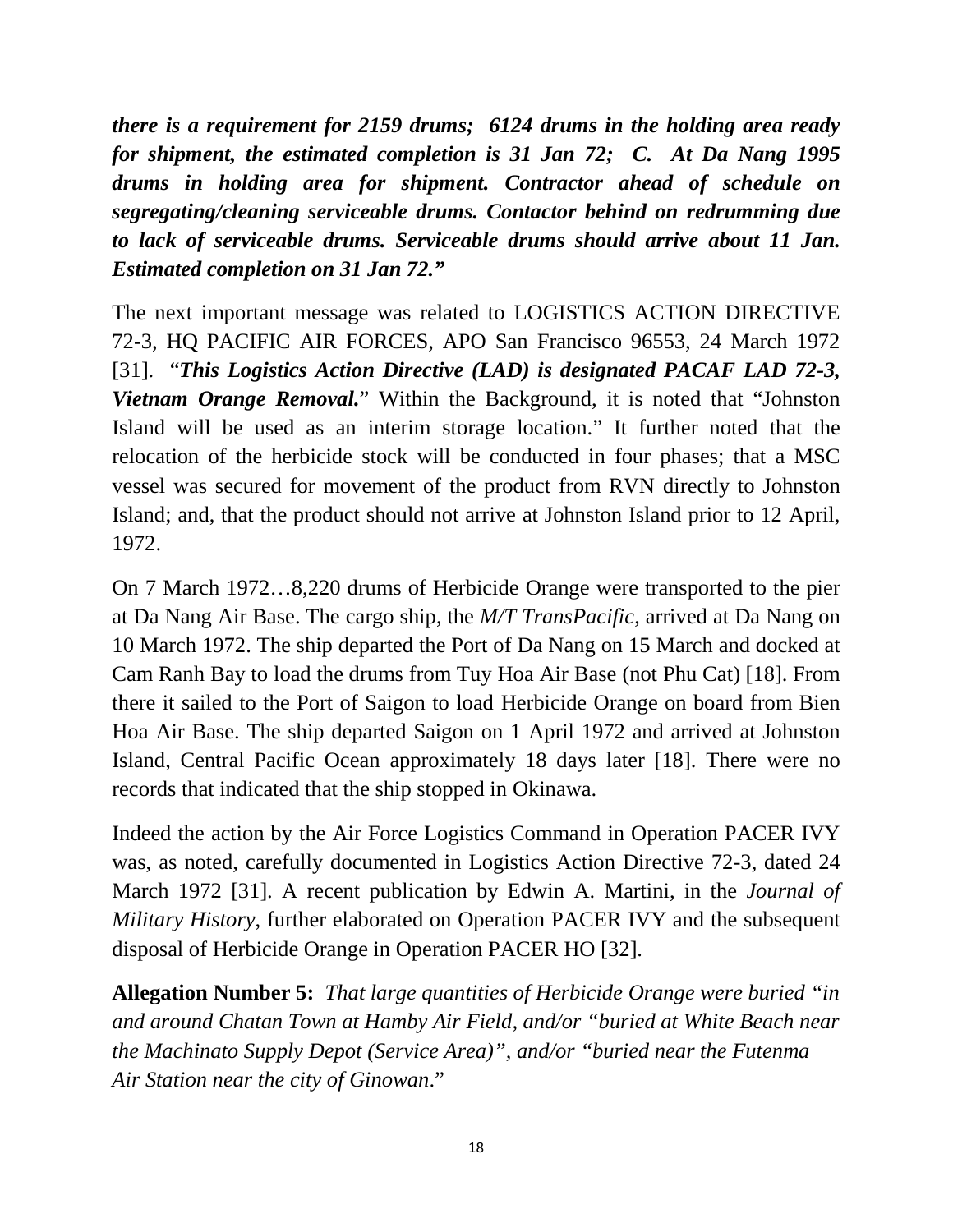**Assessment:** There were no records or other evidence that Herbicide Orange had been found or buried on the Makiminato Service Area (MSA) shoreline or any mention of pesticides, Herbicide Orange, dioxin, or PCBs in the cleanup operations near the Futenma Air Station near the city of Ginowan.

**Investigation:** From the descriptions of burial sites identified in various newspaper reports, it was difficult to determine whether there were two or three alleged major burial sites of Herbicide Orange.

**MSA, Camp Kinser Site**: A report titled "Talking Paper on Possible Toxic Contamination at Camp Kinser" was prepared by the United States Forces Japan Environmental Branch (USFJ/J42E) on 30 July 1993 [33]. The Makiminato Service Area (MSA) shoreline was the site identified by US veterans formerly stationed in Okinawa where the US military was alleged to have buried surplus Herbicide Orange left over from shipments of Herbicide Orange to Okinawa during the Vietnam War. The 30 July 1993 report stated: "*There is no evidence that toxic dumping occurred off MSA – Urasoe. However, there is evidence of environmental contamination by heavy metals and pesticides caused by past hazardous material storage practices*" [33] The chronology within the report noted that from 1945 to 1973, the US Army stored large amounts of hazardous materials/wastes in the open along the shoreline at MSA (now Camp Kinser). The chemicals were primarily retrograde shipments from Vietnam and those declared excess due to the phase down of the depot operation. The report noted that the chemicals included insecticides, rodenticides, herbicides, inorganic and organic acids, alkalis, inorganic salts, organic solvents, and vapor degreasers [33].

The 1993 Talking Paper also noted that From 1 April 1973 through 31 August 1973, a Joint Environmental Investigative Committee consisting of members from the Environmental Branch, the US Army Pacific Environmental Health Agency and the Okinawa Prefectural Government initiated a project to cleanup the MSA shoreline [33]. Cyanide compounds were neutralized, and 27,800 pounds of ferric chloride were disposed of on the MSA facilities in a 30-foot long x 10-foot wide x 5-foot deep trench. The inorganic acids and alkalis were neutralized and flushed over the adjoining lumber yard grounds. The organic solvents and petroleum substances were transferred to a 15,000-gal tanker for subsequent disposal, and the pesticides were repackaged from existing drums and were disposed of in a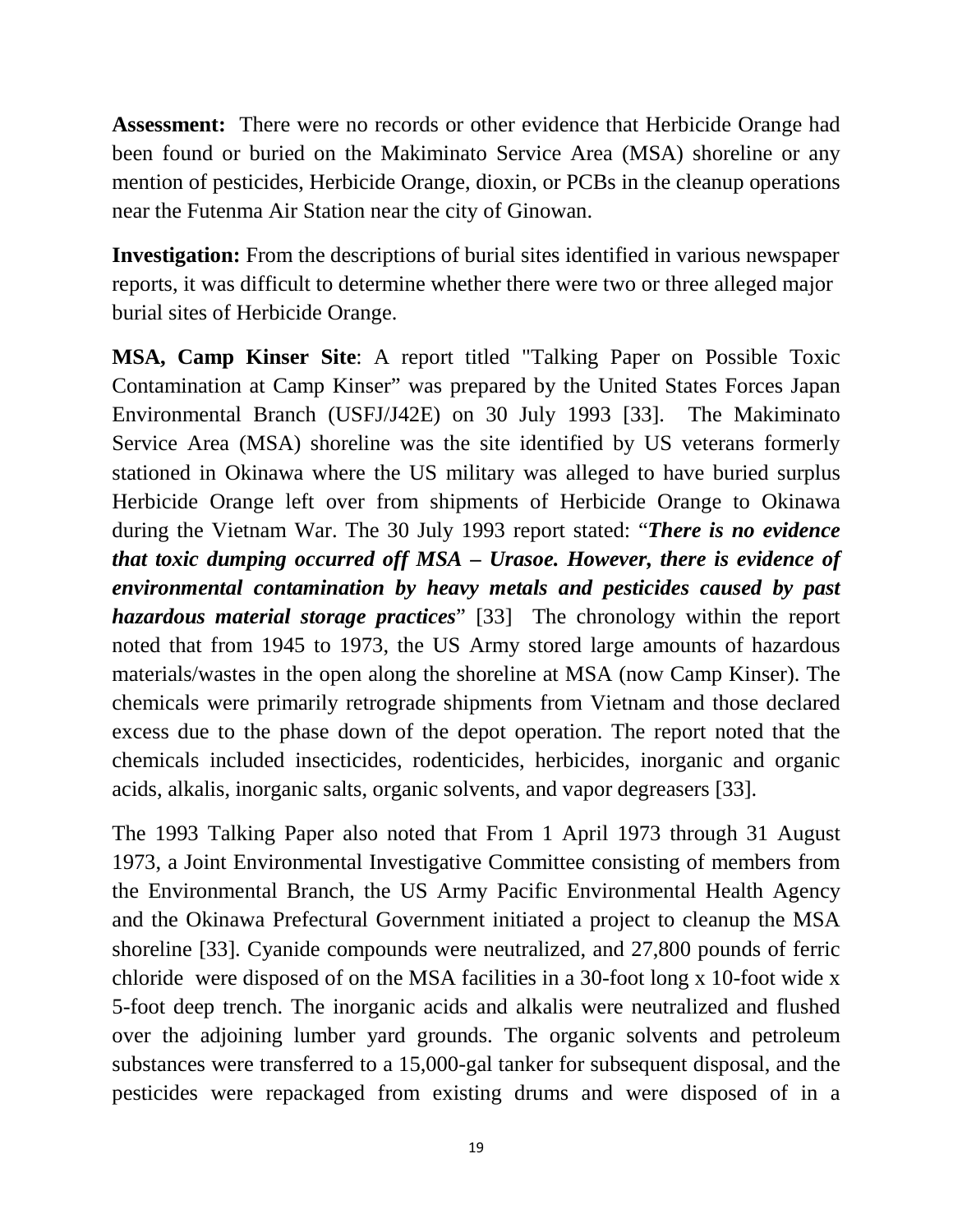designated landfill at "Camp Hansen". All of the empty pesticide drums were disposed of by smelting. Although the clean up report mentioned the presence of herbicides and Vietnam retrograde cargo, that same report later indicated that no herbicides or dioxins were actually found or detected [33].

# **Hamby Air Field /Chatan Town Site:**

Thirty-one pages of articles, dated 2002, from one Okinawa newspaper were also received from the Environmental Branch, USFJ/J42E, Kadena Air Base, Okinawa documenting the contamination and subsequent cleanup of a 2002 excavation of a site where the US Army apparently buried several hundred drums of contaminated materials in 1975 following the dismantling of US Army's Hamby Air Field near Chatan Town, Okinawa [34]. One "former" Army serviceman claimed that the site was actually where the Army offloaded "*dozens of dioxin-filled barrels of Agent Orange from an American cargo vessel that struck a reef in 1969 and were subsequently buried in a 45-meter-long trench at Hamby Air Field*" [1, 2] (also, see Allegation Number 6). Lastly, another US veteran claimed that a "massive stockpile" of Herbicide Orange drums were buried near the US Marine Corps Futenma Air Station. According to the veteran, hundreds of drums were dug up in 1981 and the "*barrels secretly loaded onto trucks by Okinawan workers and transported to an unknown location*", perhaps the landfill at the Chatan Town Site [1, 2].

The 2002 newspaper articles (in Japanese) described in detail the excavation and cleanup of the Chatan Town Site [34]. The cleanup operations began on 8 February 2002 and continued through 13 June 2002. Site restoration continued through October 2002. The operation removed and properly disposed of 187 drums containing "coal tar" and "oil tar", and the removal of 500 tons of contaminated soil. The total cost of the operation exceeded \$ 1 million US dollars [34].

**Allegation Number 6:** *That an American Cargo Ship was stranded on a reef near Naha and drums of Herbicide Orange were recovered and subsequently buried at one of the above sites***.** 

**Assessment:** No historical evidence of drums, Herbicide Orange, or the description of "other cargo" was noted from examination of the histories of the Military Sea Transportation Service vessels the *LST-600* or th**e** *USS Current*.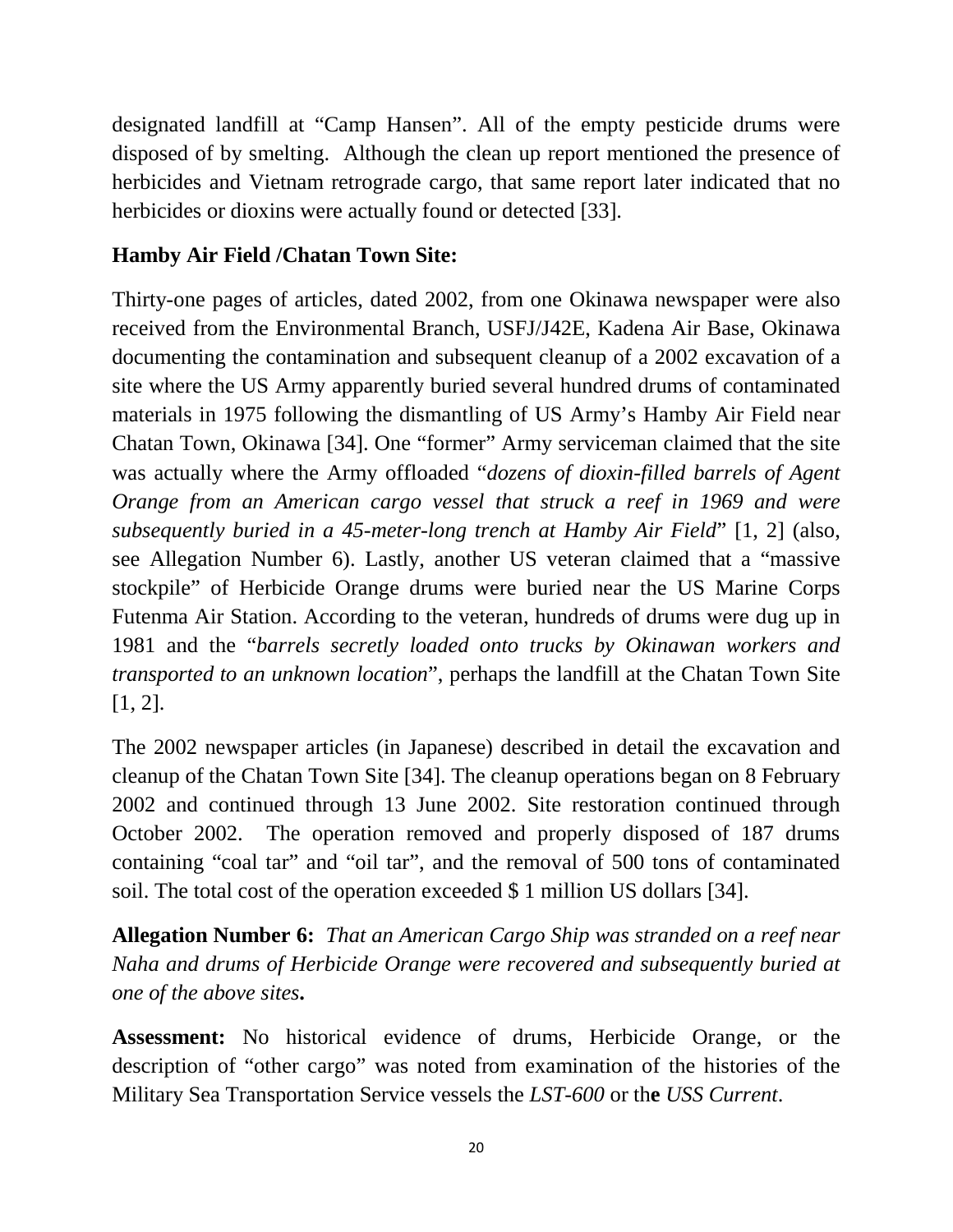**Investigation:** The Naval History and Heritage Command, Navy Yard, Washington DC, provided a copy of the Command History for 1969 for the Military Sea Transportation Service's activities in Okinawa [35]. The Command History confirmed that the *USNS LST 600* went aground at Kanno Se Reef near Naha on 22 December 1968 and was refloated on 17 January 1969. The vessel was an "Amphibious Tank Landing Ship" belonging to the Military Sea Transportation Service and placed in-service as *USNS T-LST-600*. The *USS Current* arrived on the scene on Christmas Day, and immediately rigged "beach" gear" and with the assistance of a LCM-6 Landing Craft (typically used for transport of vehicles, cargo, and personnel from ship-to-shore), cargo was offloaded to lighten the LST [35]. No mentions of drums, Agent Orange, or the description of "other cargo" were noted in either the history of the *LST-600* or th**e**  *USS Current*. It was noted that on New Year's Day (1969), the remaining fuel was off-loaded from the stranded LST. As previously noted, an LST would have been an inappropriate vessel for the transport of tactical herbicides from Mobile Bay, Alabama (the Port of Embarkation for the shipment of tactical herbicides in 1968- 1969) to Vietnam. Moreover, the last shipment of Herbicide Orange to Vietnam was in May 1968 [18]. By mid-May 1968, the inventory of Herbicide Orange in Vietnam was such that the RANCH HAND Squadron requested Air Force Logistic Command to retain new stocks of Herbicide Orange at Mobile Bay, Alabama (subsequently the Naval Construction Battalion Center at Gulfport, Mississippi) until required [20].

**Allegation Number 7:** *That numerous US Vietnam-era veterans stationed in Okinawa handled and sprayed Herbicide Orange, or were witnesses to it being sprayed by a C-123. Moreover, some veterans claimed that they cleaned the contaminated aircraft at Kadena Air Base.*

**Assessment:** No evidence from 7<sup>th</sup> Air Force (RANCH HAND Quarterly Reports), AFPCB Trip Reports, or any Air Staff correspondence was found that Herbicide Orange was ever transported or sprayed in Okinawa. AFPCB records do validate that some aerial spray operations of insecticides were conducted at the direction of PACAF's Medical Service Wing.

**Investigation:** Major repair operations of the RANCH HAND UC-123B and K models were not conducted in Okinawa but rather in Taipei, Taiwan [21].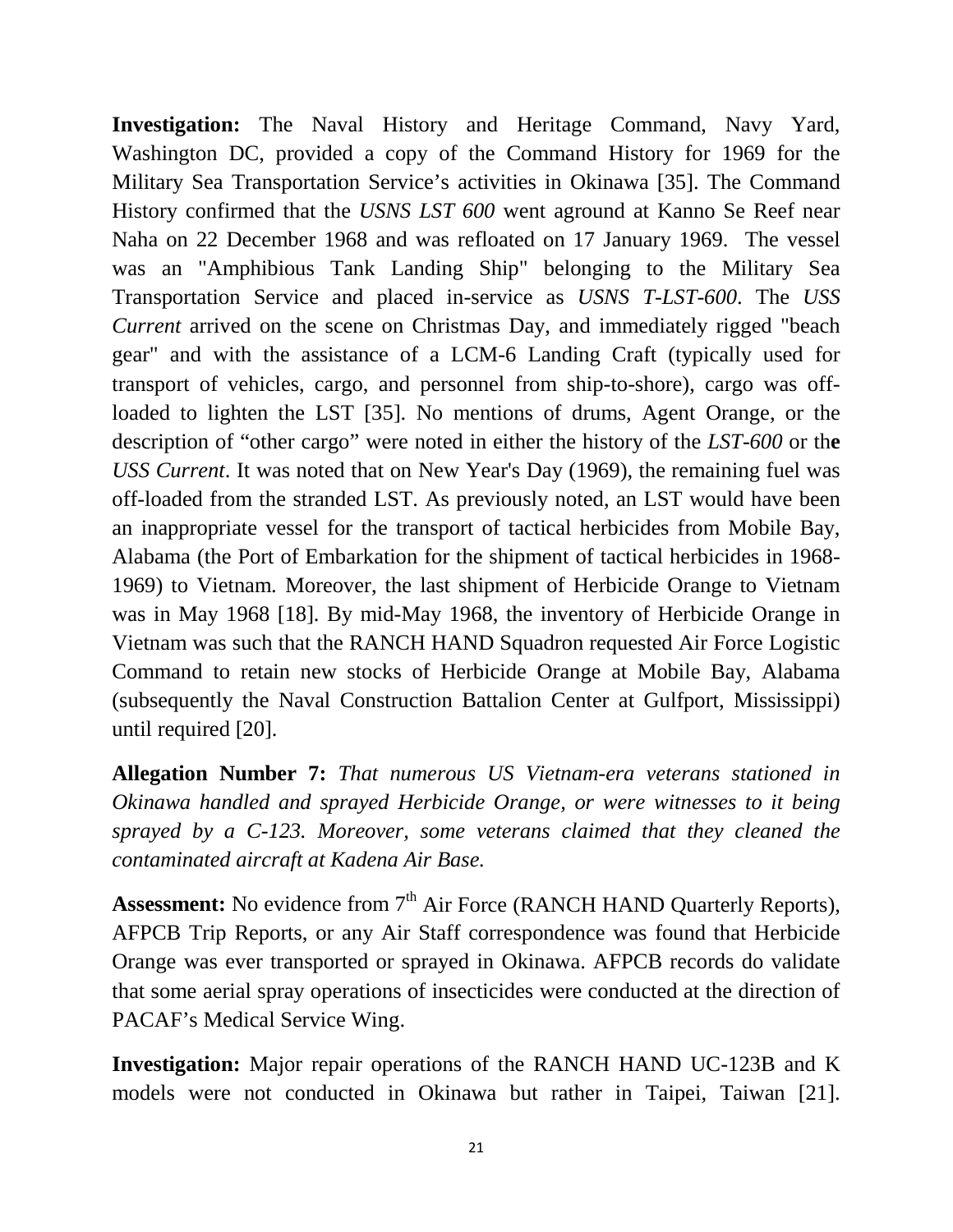However, in July 1969, new UC-123K aircraft that were scheduled to join RANCH HAND in Vietnam received corrosion control treatment at Kadena Air Base [21].

While searching through US Air Force files at the Washington National Records Center, a single page was found that identified a C-123K aircraft (tail number 56- 4371) that was deployed from Phan Rang, Vietnam to Kadena AB, Okinawa from January through July 1970. There was no additional information to explain why the aircraft was sent to Kadena for seven months. The presumption was that this aircraft was one of the RANCH HAND aircraft modified for the aerial dissemination of insecticides. A report prepared by the  $1<sup>st</sup>$  Medical Service Wing (PACAF) in April 1971 had mentioned that a serious form of malaria had been introduced into Okinawa by US veterans returning to CONUS from Vietnam [36]. A contact was made with the Commander, Detachment 3, USAF School of Aerospace Medicine, Kadena Air Base. After a thorough search of Air Force records and a search of the Armed Forces Pest Management Records for Okinawa by Detachment 3 personnel, no event (e.g., an outbreak of a mosquito-borne disease) was identified that would have required the presence of UC-123K "Bug Bird".

Accordingly, an inquiry was placed with the RANCH HAND VIETNAM Association, Destin, Florida. Records maintained by The Association's Historian, Dr. Paul Cecil (see Reference 21), confirmed that the aircraft had been assigned to Operation RANCH HAND and was classified as a UC-123K ("U" designated a spray aircraft). The records indicated that the aircraft in question (tail number 56- 4371) had arrived in Vietnam in late 1969 at the time that USAF Headquarters had directed reduction of the number of aircraft assigned to RANCH HAND. Subsequently, the aircraft was reconfigured and reassigned for transport missions with the removal of the spray system. Dr. Cecil's records showed that 46 UC-123B and or UC123K aircraft served in RANCH HAND units during the period when tactical herbicides were sprayed. However, during Vietnam, there were also four (4) full squadrons (16 aircraft per squadron) of C-123B transport aircraft and two squadrons of specialized C-123 aircraft in South Vietnam at the same time as Operation RANCH HAND. These specialized transports all converted to the "K" models prior to RANCH HAND aircraft conversions [21]. One of the four squadrons was assigned at Phan Rang [21]. Thus, the assignment of a C-123K to Kadena Air Base had nothing to do with either defoliation operations i.e., RANCH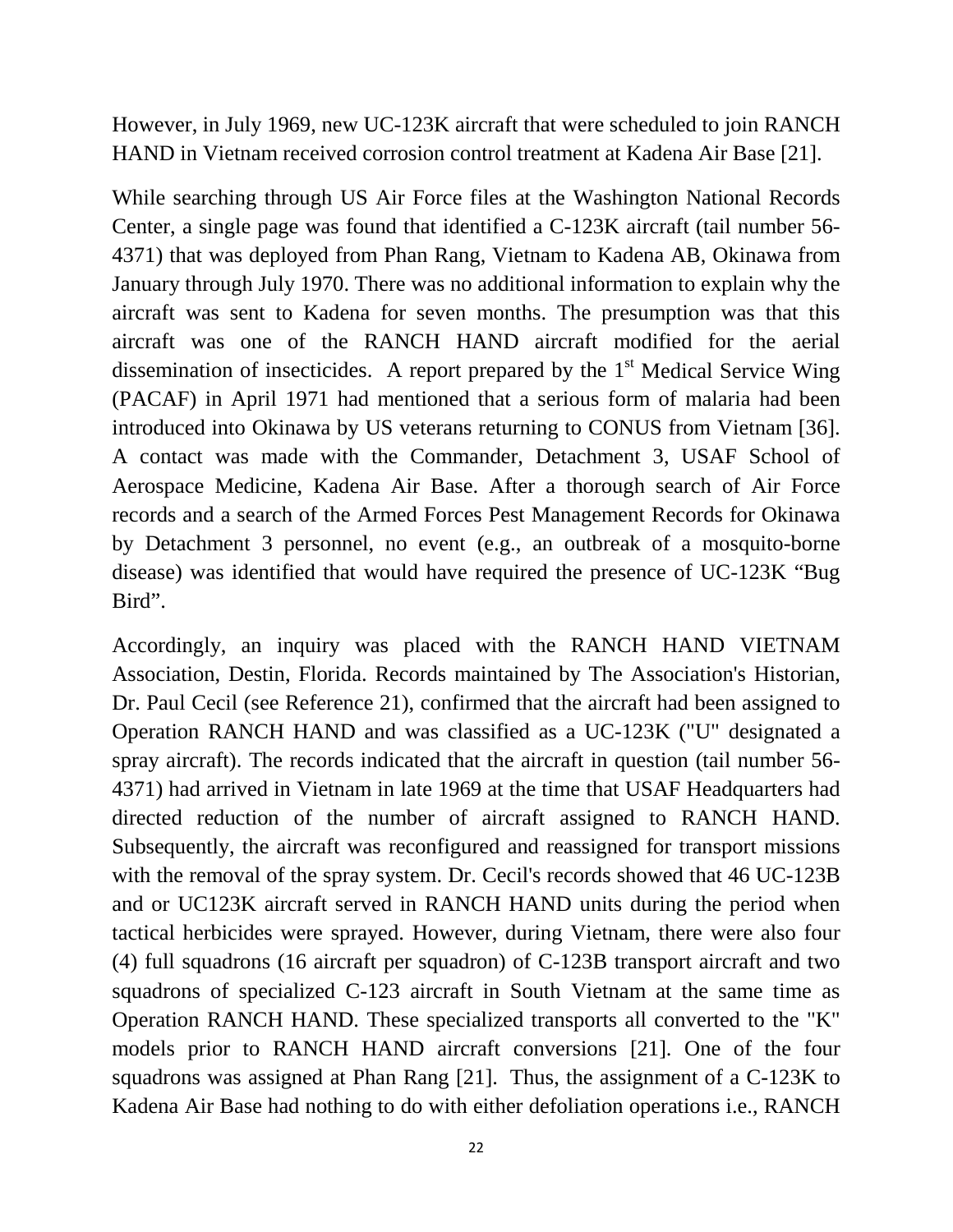HAND, or insecticide operations, i.e., Operation FLYSWATTER [37]. The observations by veterans that they witnessed a C-123K flying around Kadena Air Base in the time period January-July 1970 was certainly possible, but it was not assigned to missions involving the spraying of Herbicide Orange or insecticides.

#### **SUMMARY AND CONCLUSIONS**

The Department of Defense has previously stated that it could find no records validating allegations that Herbicide Orange was transported to, used, stored, or buried on Okinawa. The present in-depth report again confirms the earlier Department of Defense statements to the Japanese Government and to the US Department of Veterans Affairs.

#### **REFERENCES**

- **1.** Mitchell J (2011): US Military Defoliants on Okinawa: Agent Orange. The Asia-Pacific Journal 9 (37): No. 5, September 12, 2011
- **2.** Mitchell J (2012): Agent Orange is Okinawa's Smoking Gun. Asia Times, Japan, October 12, 2012
- **3.** Young AL (2006): The History of the US Department of Defense Programs for the Testing, Evaluation, and Storage of Tactical Herbicides (Available from the Armed Forces Pest Management Literature Retrieval System, Accession No. 182581)
- **4.** Takino M, Daishima S, Nakahara (2011): Automated on-line in-tube solid-phase microextraction followed by liquid chromatography/electrospray inionization-MS spectrometry for the determination of chlorinated phenoxy acid herbicides in environmental waters. Analyst 126: 602-608
- **5.** Lavy TL (1987): Human Exposure to Phenoxy Herbicides. A VA Monograph prepared for the Agent Orange Project Office, Department of Medicine and Surgery, Veterans Administration, Washington DC, May 1987, 128 pp (Available from the Armed Forces Pest Management Board Literature Retrieval System, Accession No. 140081)
- **6.** Zhang WJ, Jiang FB, Ou JF (2011): Global Pesticide Consumption and Pollution: with China as a Focus. Proc Int Acad Ecol Env Sci 1(2): 125-144
- **7.** Von Rumker R, Horay F (1972): Pesticide Manual, Part I: Safe Handling, and Part II: Basic Information. Department of State, Agency for International Development. (Available from the Armed Forces Pest Management Board Literature Retrieval System, Accession No. 70818)
- **8.** AFPCB (1966): Pest Control in the Armed Forces. Armed Forces Pest Control Board, Forest Glen Section, WRAMC, Washington DC, USA (Available from the Armed Forces Pest Management Board Literature Retrieval System, Accession No. 28090)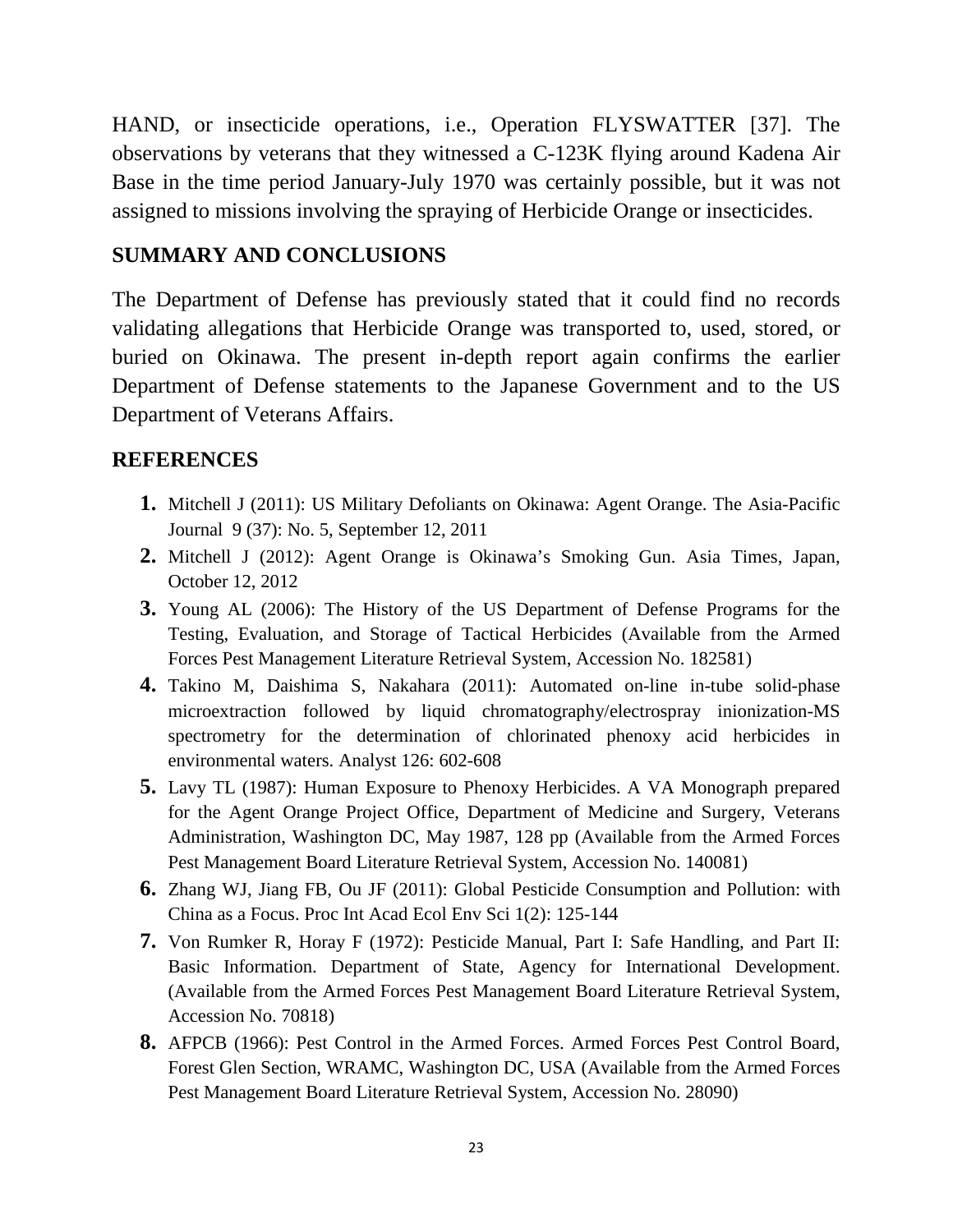- **9.** AFPCB (1974): History of the Armed Forces Pest Control Board, Armed Forces Pest Control Board, Forest Glen Section, Walter Reed Army Medical Center, Washington, DC (Available from the Armed Forces Pest Management Board Literature Retrieval System, Accession No. 80358)
- **10.** Anonymous (1963): USDA Moves to Tighten Pesticide Labeling Requirements. Agricultural Chemicals, October 1963, pages 38, 126-128. (Available from the Armed Forces Pest Management Board Literature Retrieval System, Accession No. 42605)
- **11.** Strohbehn RW, Project Officer (1972): Pesticide Study Series 11, Laws and Institutional Mechanisms Controlling the Release of Pesticides into the Environment. Office of Water Programs, the United States Environmental Protection Agency. (Available from the Armed Forces Pest Management Board Literature Retrieval System, Accession No. 71020)
- **12.** FCPC (1967): Federal Committee on Pest Control: What it is and what it does. (Available from the Armed Forces Pest Management Board Literature Retrieval System, Accession No. 35122)
- **13.** AFPCB (1977): Department of Defense Plan for Certification of Pesticide Applicators. Armed Forces Pest Control Board, Forest Glen Station, Walter Reed Army Medical Center, Washington, DC (Available from the Armed Forces Pest Management Board Literature Retrieval System, Accession No. 96815)
- **14.** Brown WG (1961): Pesticides of Public Health Significance. Public Health Service, US Department of Health, Education, and Welfare, Washington, DC (Available from the Armed Forces Pest Management Board Literature Retrieval System, Accession No. 22000)
- **15.** USAEHA (1987): Toxicological and Efficacy Review of USAREUR Pesticides. United States Army Environmental Hygiene Agency, Aberdeen Proving Ground MD, USA. (Available from the Armed Forces Pest Management Board Literature Retrieval System, Accession No. 135136)
- **16.** Irish KR, Darrow RA, Minarik CE (1969): Information Manual for Vegetation Control in Southeast Asia. Miscellaneous Publication 33, Plant Physiology Division, Plant Sciences Laboratory, Department of the Army, Fort Detrick, MD (Available from the Alvin L. Young Agent Orange Collection, National Agricultural Library, Accession No. 00073)
- **17.** Brown JW (1962): Vegetational Spray Tests in South Vietnam, Biological Laboratores, US Army Chemical Corps, Fort Detrick (Available from the Alvin L. Young Agent Orange Collection, National Agricultural Library, Accession No. 00336)
- **18.** Young AL (2008): Agent Orange: A History of Its Use, Disposition and Environmental Fate. (Available from the Armed Forces Pest Management Board Literature Retrieval System, Accession 188312)
- **19.** Minarik CE (1966): Crops Department Defoliation Program. IN: Proceedings of the Third Defoliation Conference, 10-11 August 1965. US Army Biological Sciences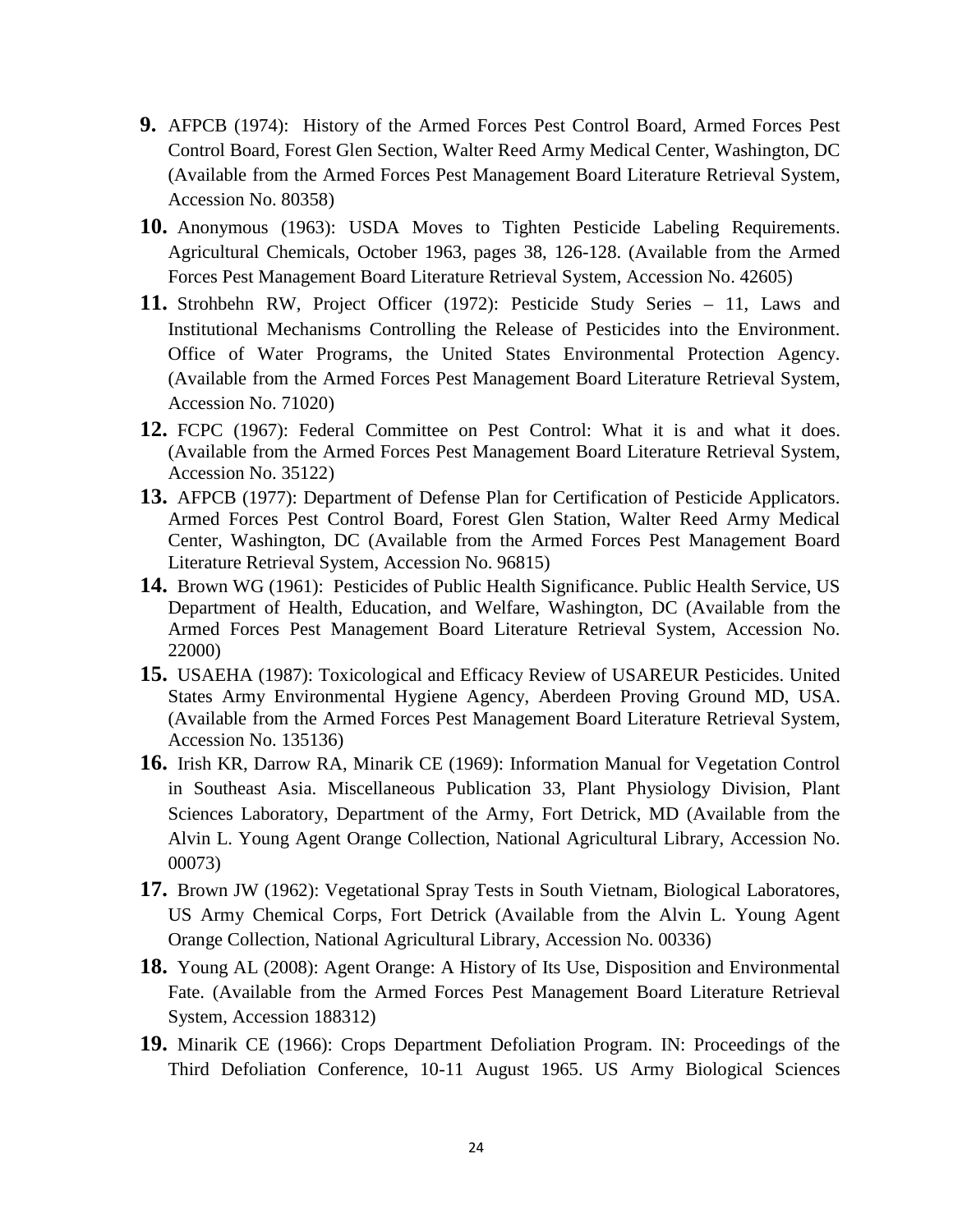Laboratory, Camp Detrick, Frederick, MD (Available from the Alvin L. Young Agent Orange Collection, National Agricultural Library, Accession No. 00021)

- **20.** Craig DA (1975): Use of Herbicides in Southeast Asia. Directorate of San Antonio Energy Management, Sand Antonio Air Logistics Center, Kelly AFB, TX (Available from the Armed Forces Pest Management Broad Literature Retrieval System, Accession No. 188338)
- **21.** Cecil PF (1986): Herbicidal Warfare: The RANCH HAND Project in Vietnam. Praeger Special Studies, Praeger Scientific, New York NY
- **22.** Mattie VZ (1964): Proceedings of the First Defoliaton Conference, 29-30 July 1963. US Army Biological Laboratories, Fort Detrick, Frederick, MD (Available from the Alvin L. Young Agent Orange Collection, National Agricultural Library, Accession No. 00009)
- **23.** Darrow RA, Mattie VZ (1965): Proceedings of the Second Defoliation Conference, 5-6 August 1964, US Army Biological Laboratories, Fort Detrick, Frederick MD (Available from the Alvin L. Young Agent Orange Collection, National Agricultural Library, Accession No. 00063)
- **24.** Mattie VZ, Darrow RA (1966): Proceedings of the Third Defoliation Conference, 10-11 August 1965, US Army Biological Sciences Laboratory, Fort Detrick, Frederick MD (Available from the Alvin L. Young Agent Orange Collection, National Agricultural Library, Accession No. 00021)
- **25.** Tschirley FH (1968): Research Report: Response of Tropical and Subtropical Woody Plants to Chemical Treatments. USDA Agricultural Research Service Report CR-13-67, ARPA Order No.424 (Available from the Armed Forces Pest Management Board Literature Retrieval System, Accession No. 142280)
- **26.** Darrow RA, ed. (1971): Historical, Logistical, Political and Technical Aspects of the Herbicide/Defoliant Program, 1967-1971. A Resume of the Activities of the Subcommittee on Defoliation/Anticrop Systems (Vegetation Control Subcommittee) for the Joint Technical Coordinating Group/Chemical-Biological. Plant Sciences Laboratories, US Army Chemical Corps, Fort Detrick, Frederick MD, September 1971. (Copy obtained from US Army Records in Fort Detrick files, WNRC, Suitland, MD)
- **27.** Eldridge BF (1971): AFPCB Recommended Statement on Use and Disposition of Pesticides. 11 November 1971 (Available from the Armed Forces Pest Management Board Literature Retrieval System, Accession No. 61764)
- **28.** Department of The Air Force (1974): Final Environmental Statement: Disposition of Orange Herbicide by Incineration, November 1974, Washington, DC (Available from the Armed Forces Pest Management Literature Retrieval System, Accession No. 121796)
- **29.** Buckingham WA (1982): OPERATION RANCH HAND: The Air Force and Herbicides in Southeast Asia, 1961-1971. Office of Air Force History, United States Air Force, Washington, DC (Available from the Armed Forces Pest Management Literature Retrieval System, Accession No. 113646)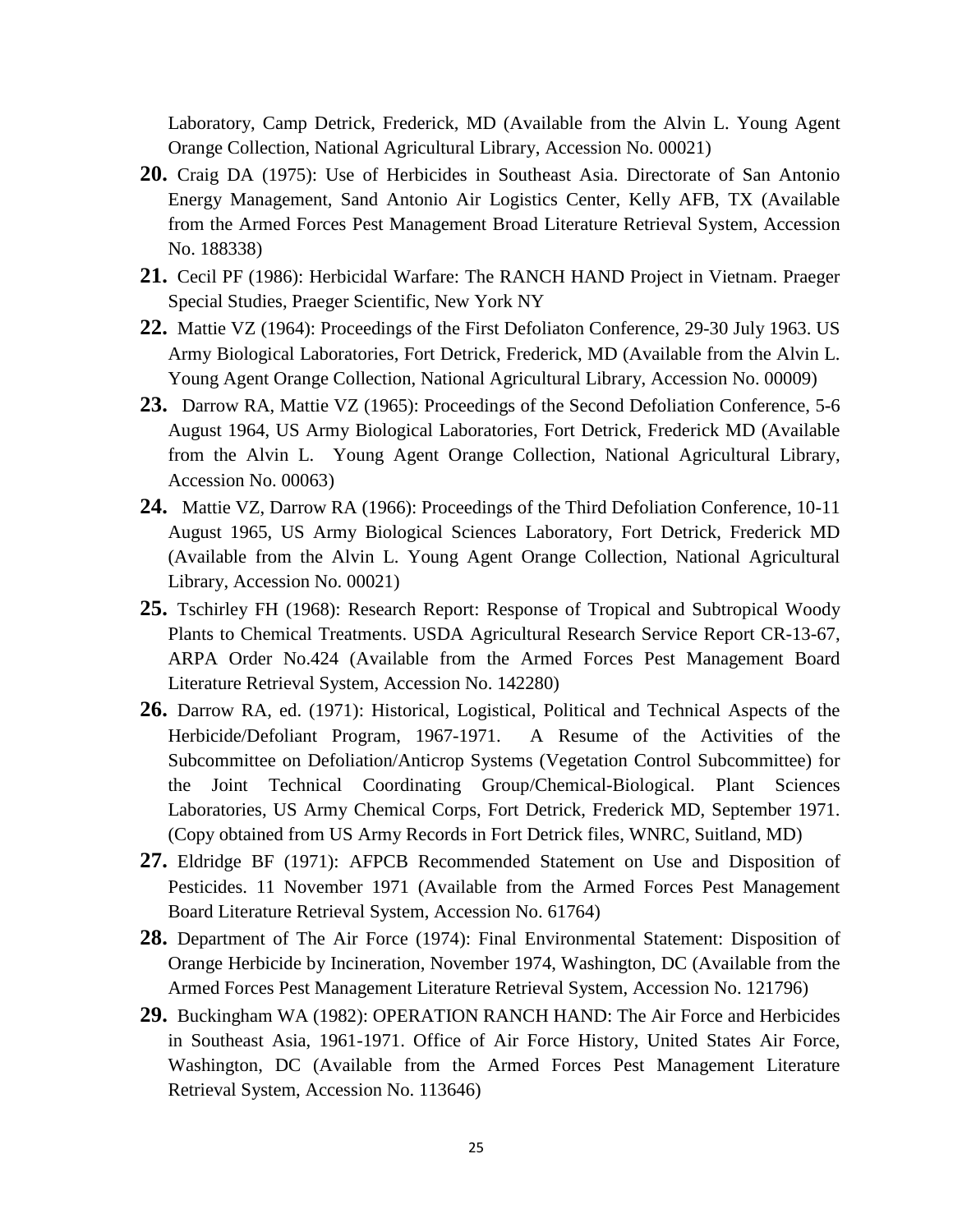- **30.** Lobel P, Schreiber EA (2003): An Ecological Assessment of Johnston Atoll, JACADS Publications, US Army Chemical Materials Activity, Aberdeen Proving Grounds MD
- **31.** Logistics Action Directive (24 March 1972): Vietnam ORANGE Herbicide Removal. Logistics Action Directive Number 72-3, HQ Pacifica Air Forces, APO San Francisco (Copy obtained from USAF Records, WNRC, Suitland MD)
- **32.** Martini EA (2012): Incinerating Agent Orange: Operations PACER HO and PACER IVY, and the Rise of Environmentalist Thinking. Journal of Military History 76 (July2012): 809-836
- **33.** Joint Environmental Investigative Committee (30 July1993): Talking Paper on Possible Toxic Contamination at Camp Kinser. Environmental Branch (J42E), United States Forces Japan (USFJ), Yokota Air Base, Japan
- **34.** Series of Newspaper Articles in Japanese (8 February-10 August 2002): Working Title: Cleanup Operations, Hamby Area, Chatan, Okinawa. Published as Recent News, Ryukyu Shimpo Newspaper, Japan
- **35.** Department of the Navy, Military Sea Transportation Service Office (February 1971): Command History, Military Sea Transportation Service Office, Okinawa, Japan. Obtained from the Naval History and Heritage Command, Navy Yard, Washington DC
- **36.** Reisen WK, Burns JP, Basio RG (April 1971): The Distribution and Abundance of Mosquitoes on USAF Installations in Asia for 1970.  $1<sup>st</sup>$  Medical Service Wing (PACAF). (Available from the Armed Forces Pest Management Board Literature Retrieval System, Accession No. 60578)
- **37.** Cecil, PF, Sr., Young AL (2008): Operation FLYSWATTER: A War Within a War. Env Sci Pollut Res 15 (1): 3-7 (Available from the Armed Forces Pest Management Board Literature Retrieval System, Accession No. 1877736)

#### **ACKNOWLEDGEMENTS**

Access to the United States Army, Navy, Marine Corps, and Air Force records at the Washington National Records Center, Suitland, Maryland must be obtained from the Records Managers for those records in Washington DC. The authors are grateful for excellent support, advice, and access provided by Ms. Erica Wilson, US Army Records Management and Declassification Agency, Department of the Army; Mr. Matthew D. Staden, Navy Records Manager, Directives and Records Management Division, Department of the Navy; and, Ms. Penny L. Sayle, Air Force Records Officer, Policy and Compliance Division, Department of the Air Force.

The authors wish to acknowledge the support and assistance of Mr. Christopher Pinkney, Director and his staff at the Washington National Records Center; Mr. Rodney Krajca and Mr. Scott Beadle of the NARA's Southwest Region, Fort Worth, Texas; and Mr. Joseph T. Harkins and Mr. Keith Hoddinott, Army Institute of Public Health, US Army Public Health Command, Aberdeen, Maryland.